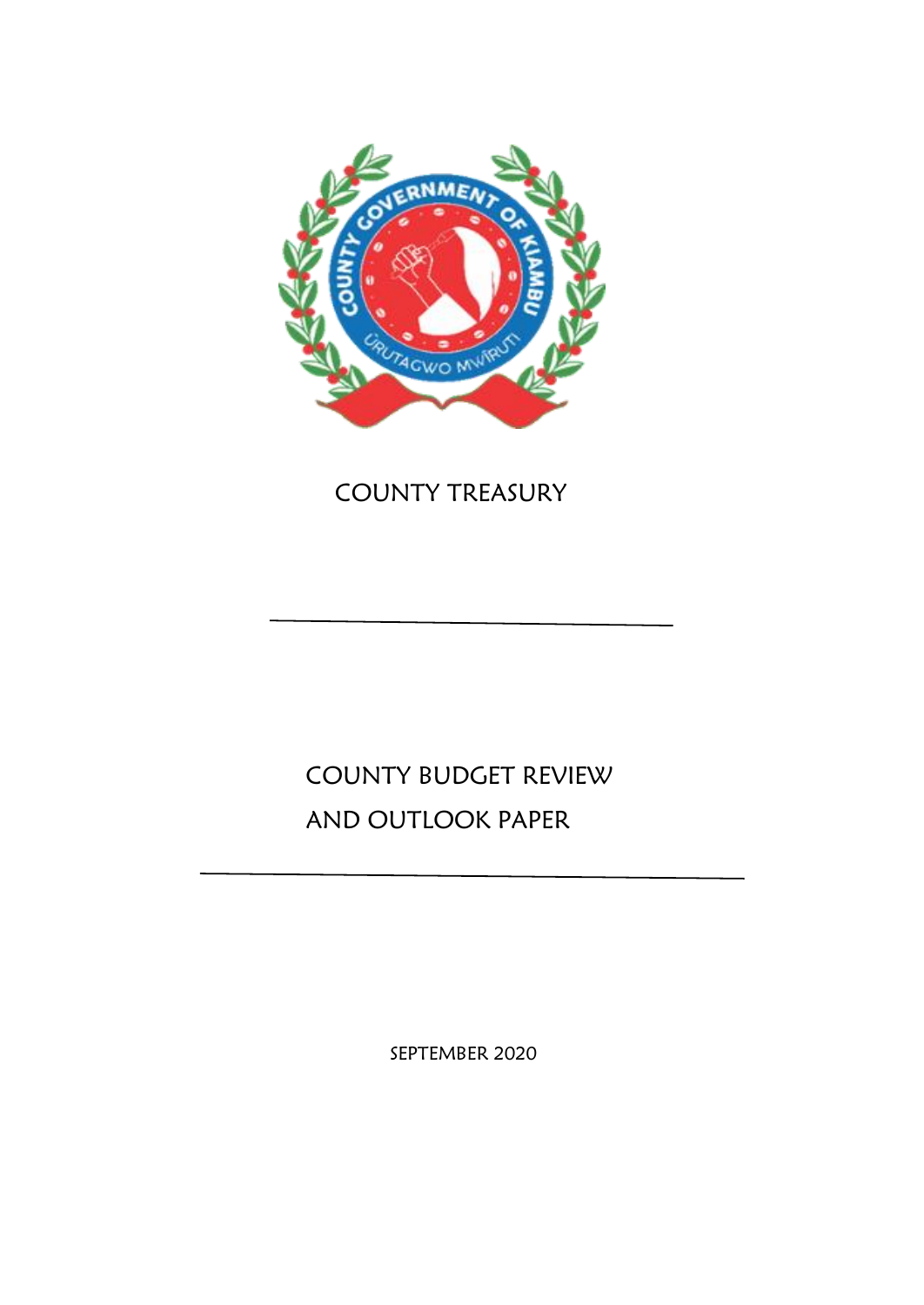© Budget Review and Outlook Paper (BROP) 2020

To obtain copies of the document, please contact: Kiambu County Treasury P. O. Box 2344-00900 THIKA SUB COUNTY BUILDINGS. Tel: +254-067 5858167/71

The document is also available on the County website: www.kiambu.go.ke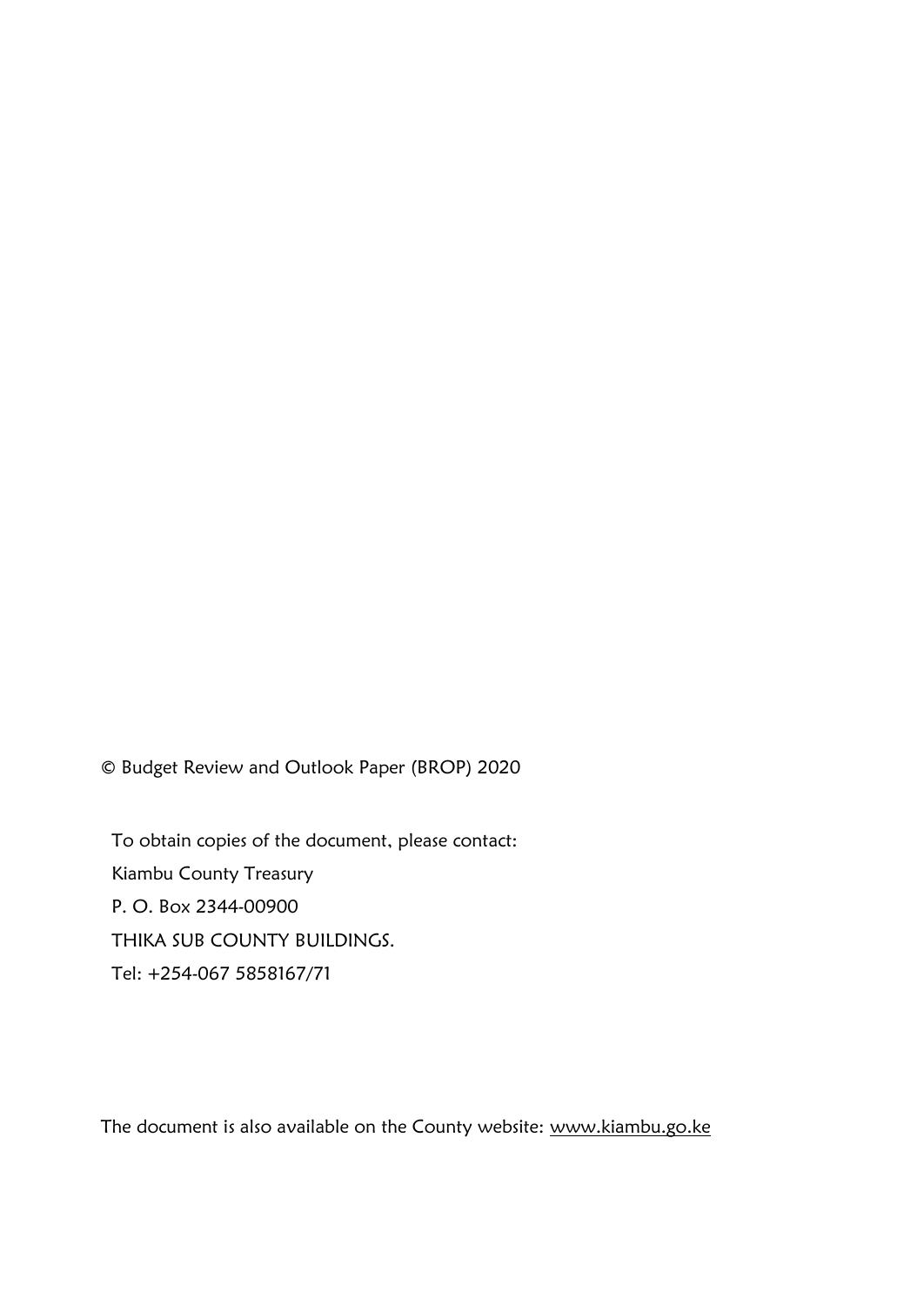#### <span id="page-2-0"></span>FOREWORD

The 2020 County Budget Review and Outlook Paper is set against the backdrop of a contracting global economy occasioned by the outbreak and the rapid spread of the Covid-19 Pandemic. The Pandemic and the attendant containment measures has led to contraction of the global economy disrupting businesses leading to loss of livelihoods for millions of people globally. This paper has been prepared in accordance with section 118 of the Public Finance Management Act, 2012 and its regulations. It provides actual fiscal performance for the FY 2019/2020 given the budget appropriations for the same year as well as a review of the recent economic developments. It further provides an overview of how the actual performance of the FY 2019/2020 affected our compliance with the fiscal responsibility principles and the financial objectives spelt out in the PFM Act as well as information showing changes from the projections outlined in the 2020 County Fiscal Strategy Paper. It presents the recent economic developments and provides updated forecasts with sufficient information to show changes from the projections outlined in the latest County Fiscal Strategy Paper (CFSP), released in February 2020.

The fiscal performance of the FY 2019/20 budget was below target on account of revenue shortfalls and rising expenditure pressures. In particular, the revenue shortfalls in the third and fourth quarters of the FY 2019/20 was largely due to the Covid-19 Pandemic. Revenue performance was further worsened by the levies incentives introduced to cushion businesses from the economic impact of the Pandemic. In this CBROP we are re-emphasizing the Government's fiscal policy strategy, which focuses on initiation of a number of reforms to boost revenues and trim expenditures from recurrent to productive capital expenditures and optimally ensuring efficiency and effectiveness in the use of public resources. A strategy that recognizes the need to strike a balance between growth and fiscal sustainability.

We expect revenue collection in the FY 2020/21 to spring back sustained by the improving economic environment and revenue administration measures that we have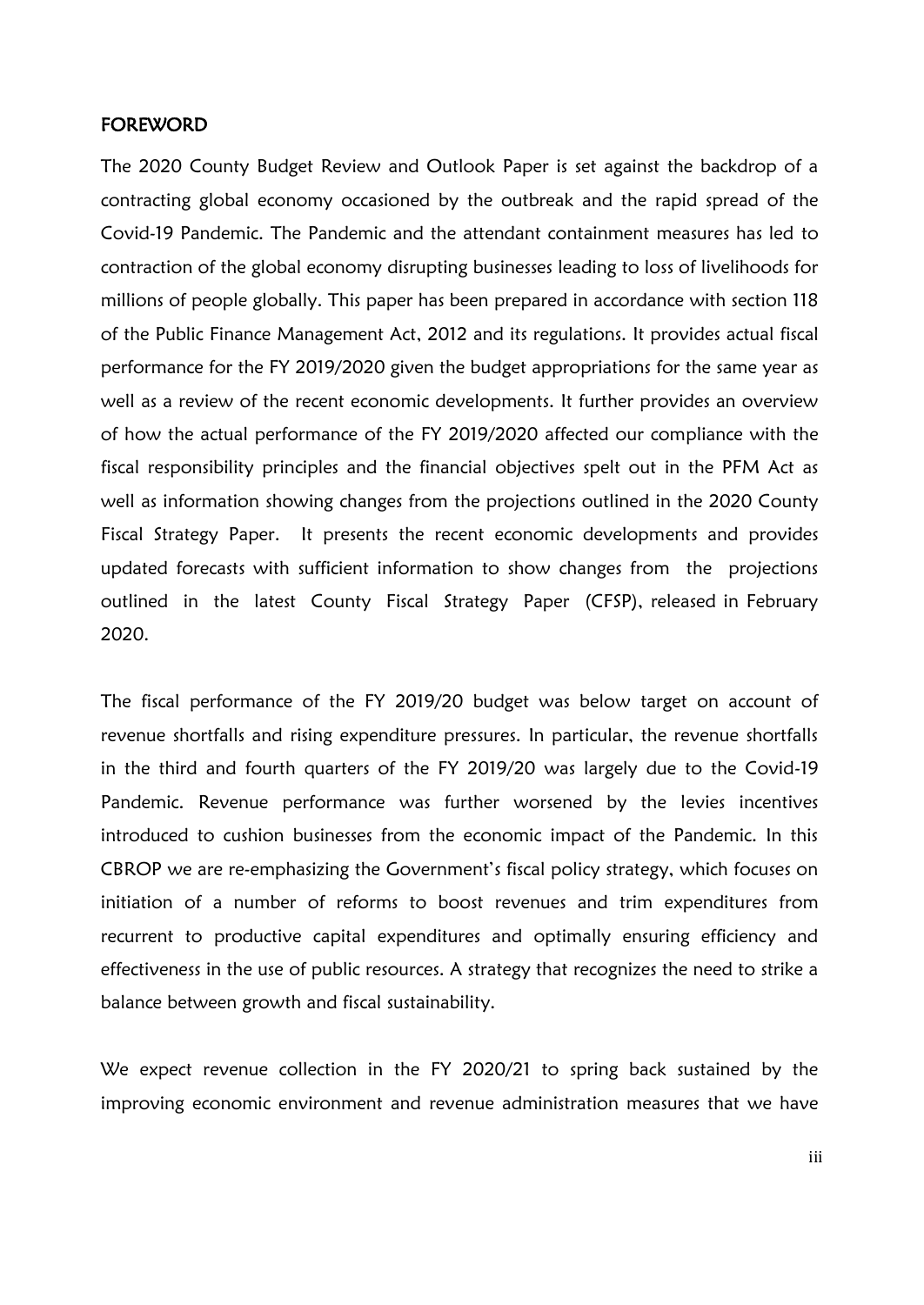put in place. Together with expenditure rationalization measures that we have introduced in the FY 2020/21 budget, we expect the funding pressures to ease and create fiscal space for priority programmes in the FY 2021/22 Medium-Term Budget. As we prepare for the FY 2021/22 budget, emphasis will be on strategic interventions under the Post Covid-19 Economic Recovery Strategy that will further re-position the economy on a steady and sustainable growth trajectory.

Lastly, I wish to note that the ceilings provided in this CBROP are indicative and will be affirmed by the County Fiscal Strategy Paper (CFSP-2021). The ceilings provided in this CBROP will assist the department to development sector reports for their respective departments, I therefore, call upon all departments to adhere to the set ceilings, and the strict deadlines provided in this document to facilitate the finalization and appropriation of the FY 2021/22 and the medium term budget.

#### WILSON MBURU KANG'ETHE COUNTY EXECUTIVE COMMITTEE MEMBER FINANCE, ICT AND ECONOMIC PLANNING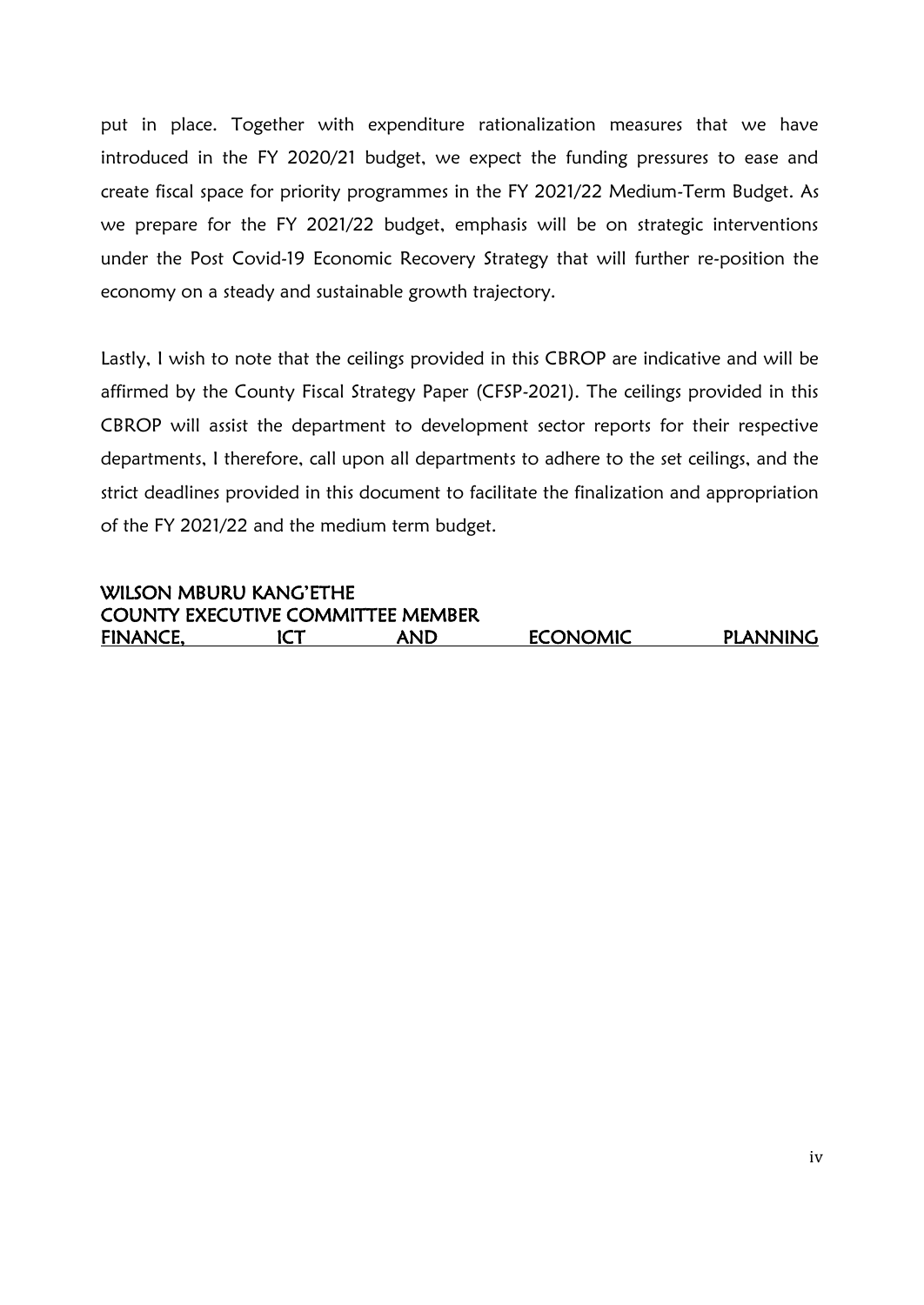### <span id="page-4-0"></span>ACKNOWLEDGEMENT

The 2020 Budget Review and Outlook Paper has been prepared in accordance with the Public Finance Management (PFM) Act, 2012 and its Regulations. The document provides the fiscal outturn for the FY 2019/20, the macro-economic projections and sets the department ceilings for the FY 2021/22 and the Medium Term Budget. The document also provides an overview of how the actual performance of the FY 2019/20 affected our compliance with the fiscal responsibility principles and the financial objectives spelt out in the PFM Act as well as information showing adjustments made in the projections outlined in the 2020 County Fiscal Strategy Paper. We are operating under tight resource constraints amidst significant revenue shortfalls occasioned by declining economic activity as a result of the adverse effects of the Covid-19 Pandemic. This calls for proper prioritization to ensure that our expenditures go to the most impactful programmes with highest welfare benefits to people of Kiambu. Thus, all departments are expected to ensure that their budgets are aligned to the overall County Government priorities while taking into account the available resources.

The preparation of the 2020 CBROP was a collaborative effort of various County departments and was spearheaded by the County Executive Committee Member, Department of Finance, ICT and Economic Planning.

The County is indebted to the Governor Hon. Dr. James Nyoro for his leadership and support in the preparation of this report. We thank all the County Government Departments for the timely provision of useful data and information on their budget execution for the FY 2019/20. This document also benefited from key inputs from Directorates of budget and economic planning within the County Treasury who reviewed this document to ensure it satisfies the PFM Act, 2012 and sets out guidelines on the preparation of FY 2021/22 and the Medium Term Budget. I wish to thank the core team especially Ms. Nduta Kahiu, Ms. Sophia Kamau, Mr. Stephen Mungai, Mr. Eliaph Karanja and Ms Alice Wanjiku. Their relentless commitment and teamwork is duly acknowledged. We further express our appreciation to the County Treasury staff from other directorates for their invaluable contribution in developing this paper.

Lastly, I take this opportunity to thank all our partners who directly or indirectly supported preparation of this paper.

### WILLIAM KIMANI CHIEF OFFICER, FINANCE, ICT & ECONOMIC PLANNING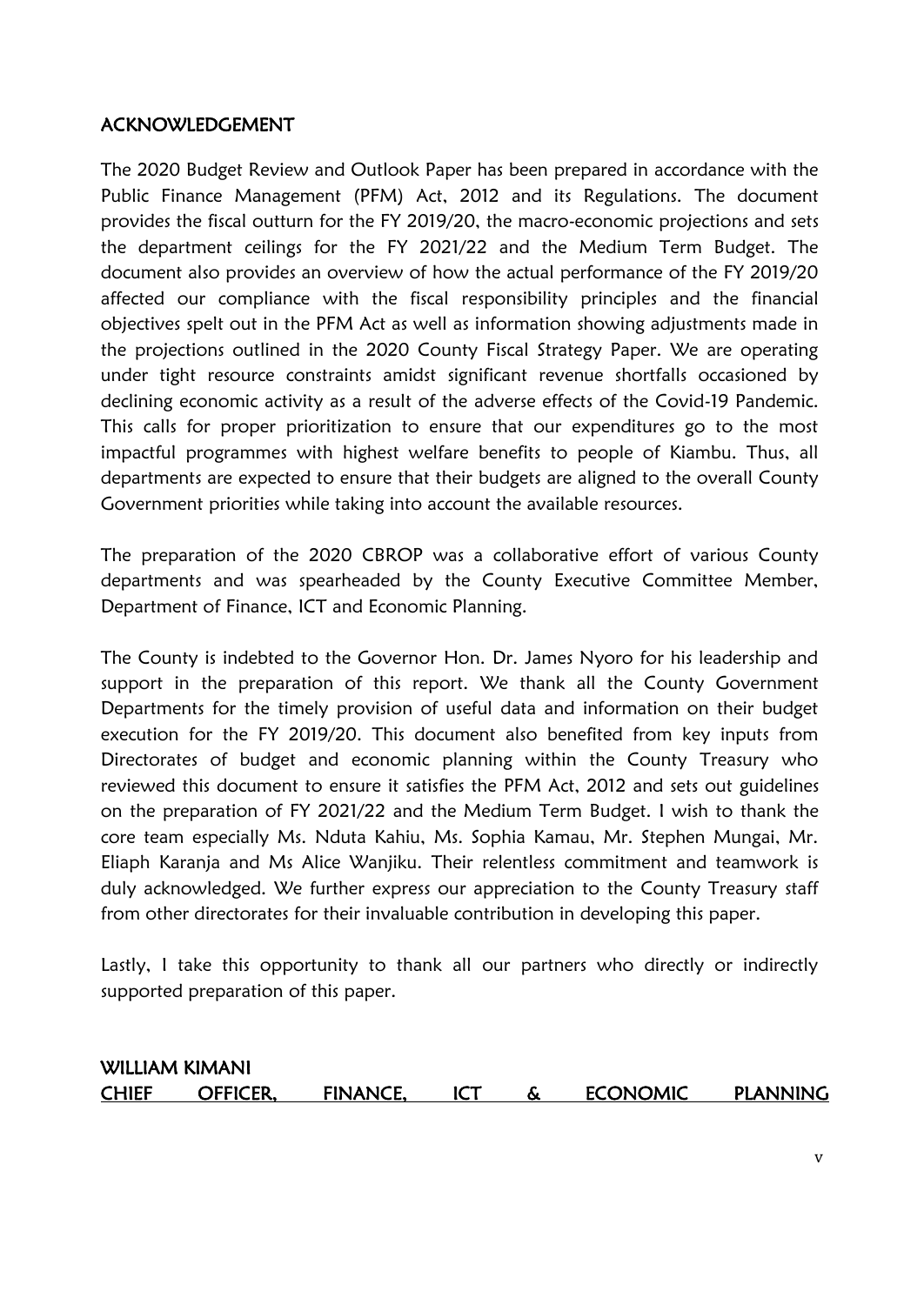#### **Legal Basis for the Publication of the County Budget Review and Outlook**

#### **Paper**

The County Budget Review and Outlook Paper (CBROP) is prepared in accordance with Section 118 of the Public Financial Management Act, 2012 which states:

- 1) A County Treasury shall
	- a) prepare a County Budget Review and Outlook Paper in respect of the county for each financial year; and
	- b) Submit the paper to the County Executive Committee by the 30th September of that year.
- 2) In preparing its County Budget Review and Outlook Paper, the County Treasury shall specify
	- a) the details of the actual fiscal performance in the previous year compared to the budget appropriation for that year;
	- b) the updated economic and financial forecasts with sufficient information to show changes from the forecasts in the most recent County Fiscal Strategy Paper;
	- c) information on—
		- (i) any changes in the forecasts compared with the County Fiscal Strategy Paper; or
		- (ii) how actual financial performance for the previous financial year may have affected compliance with the fiscal responsibility principles, or the financial objectives in the County Fiscal Strategy Paper for that financial year; and
	- d) Reasons for any deviation from the financial objectives in the County Fiscal Strategy Paper together with proposals to address the deviation and the time estimated for doing so.
- 3) The County Executive Committee shall consider the County Budget Review and Outlook Paper with a view to approving it, with or without amendments, within fourteen days after its submission.
- 4) Not later than seven days after the County Budget Review and Outlook Paper is approved by the County Executive Committee, the County Treasury shall
	- a) arrange for the Paper to be laid before the County Assembly; and
	- b) as soon as practicable after having done so, publish and publicize the Paper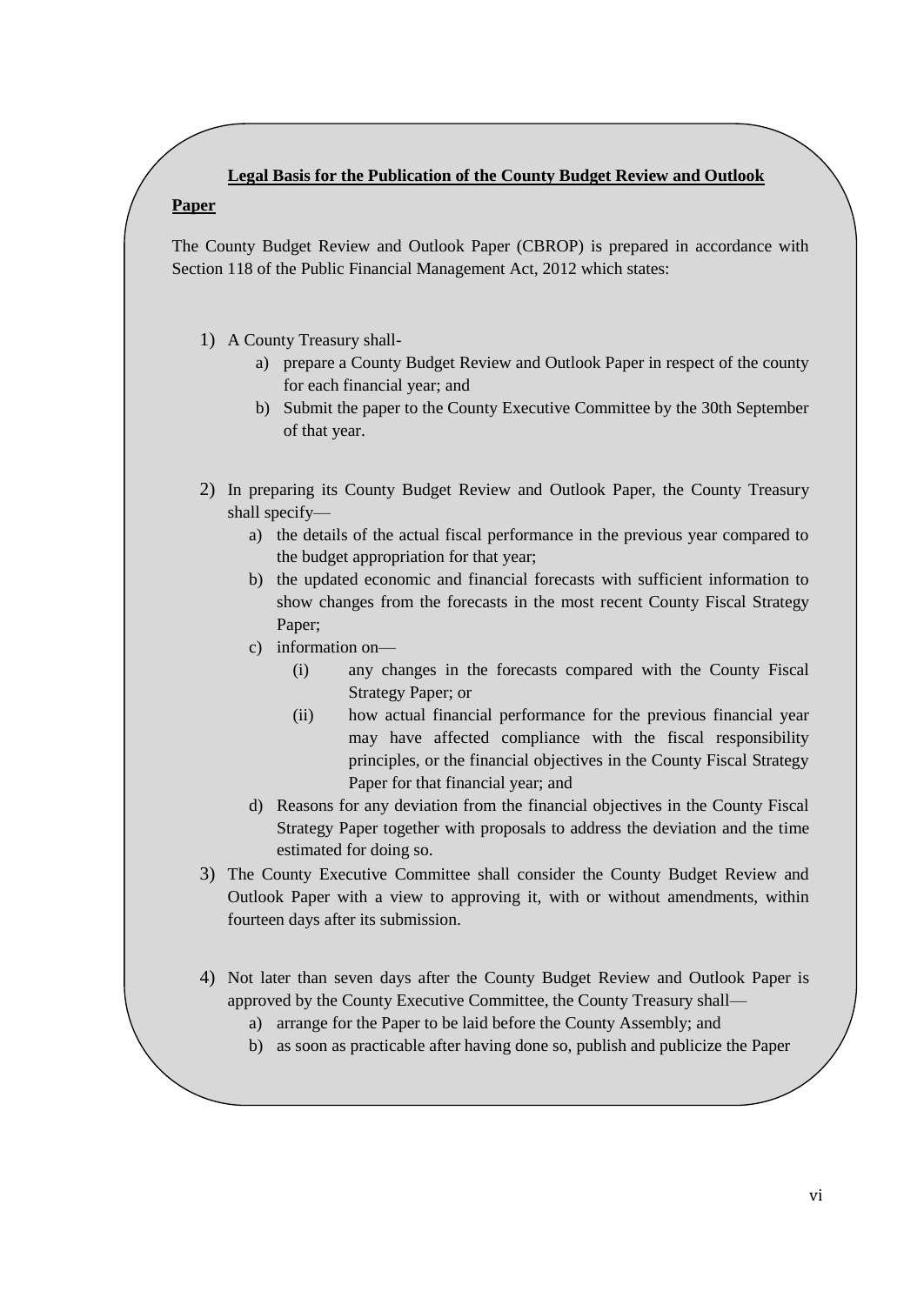#### Fiscal Responsibility Principles to be enforced by the County Treasury

In line with the Constitution, the Public Financial Management (PFM) Act, 2012, sets out the fiscal responsibility principles that the County Treasury need to enforce. The PFM law (Section 107) states that:

- 1) A County Treasury shall manage its public finances in accordance with the principles of fiscal responsibility set out in subsection (2), and shall not exceed the limits stated in the regulations.
- 2) In managing the County Government's public finances, the County Treasury shall enforce the following fiscal responsibility principles
	- a) the County Government's recurrent expenditure shall not exceed the County Government's total revenue;
	- b) over the medium term a minimum of thirty percent of the County Government's budget shall be allocated to the development expenditure;
	- c) the County Government's expenditure on wages and benefits for its public officers shall not exceed a percentage of the County Government's total revenue as prescribed by the County Executive member for finance in regulations and approved by the County Assembly;
	- d) over the medium term, the County Governments' borrowings shall be used only for the purpose of financing development expenditure and not for recurrent expenditure;
	- e) the county debt shall be maintained at a sustainable level as approved by County Assembly;
	- f) the fiscal risks shall be managed prudently; and
	- g) a reasonable degree of predictability with respect to the level of tax rates and tax bases shall be maintained, taking into account any tax reforms that may be made in the future.
- 3) For the purposes of subsection (2)(d), short term borrowing shall be restricted to management of cash flows and shall not exceed five percent of the most recent audited county government revenue.
- 4) Every County Government shall ensure that its level of debt at any particular time does not exceed a percentage of its annual revenue specified in respect of each financial year by a resolution of the County Assembly.

 $\mathbf{S}$ ) the regulations may add to the list of fiscal responsibility principles set out in subsections set out in subsections  $\mathbf{S}$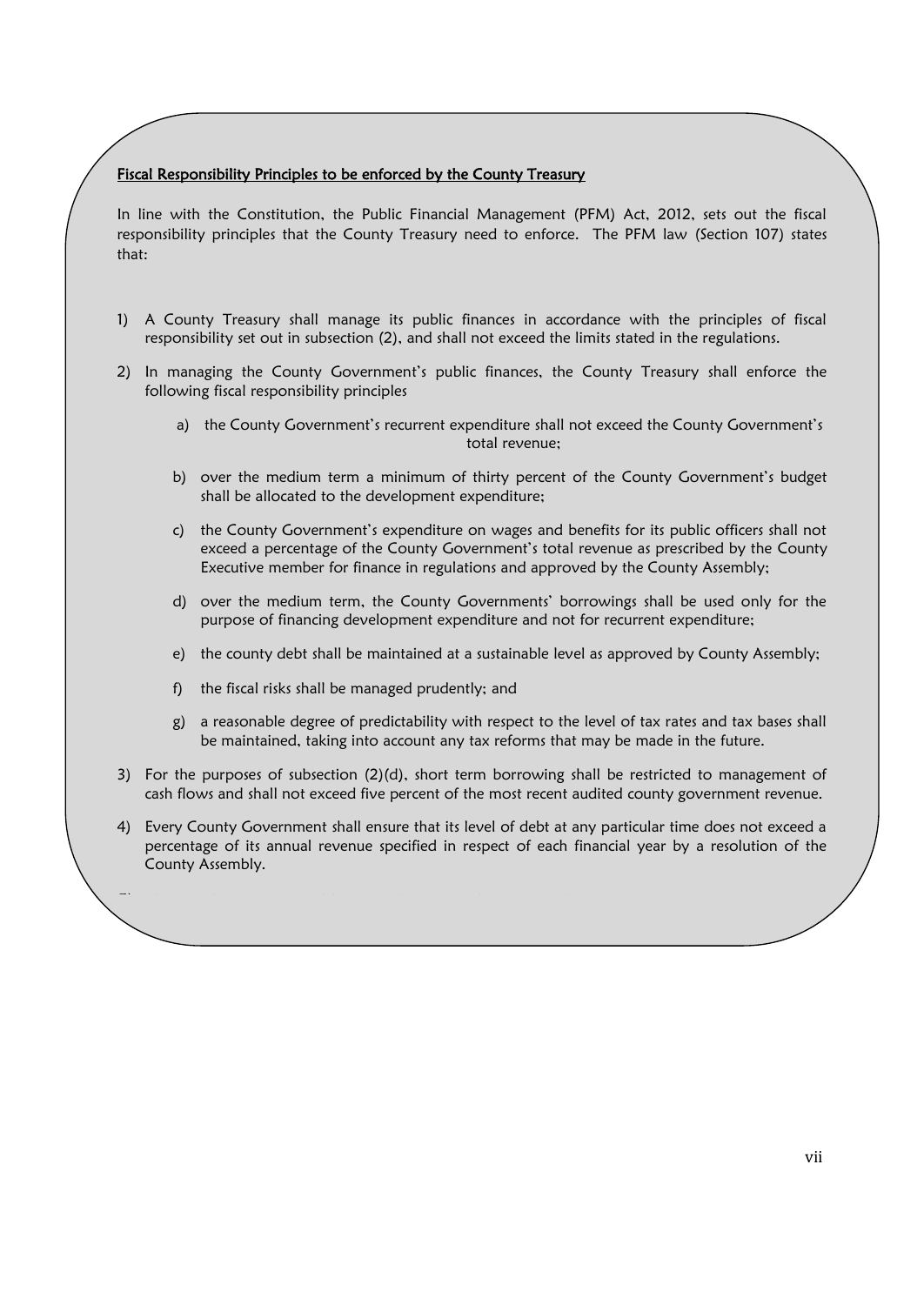### TABLE OF CONTENTS

| II.                                                                    |  |
|------------------------------------------------------------------------|--|
| RECENT ECONOMIC DEVELOPMENTS IN KENYA'S ECONOMY AND OUTLOOK 16<br>III. |  |
| IV.                                                                    |  |
|                                                                        |  |
|                                                                        |  |
|                                                                        |  |
|                                                                        |  |
|                                                                        |  |
|                                                                        |  |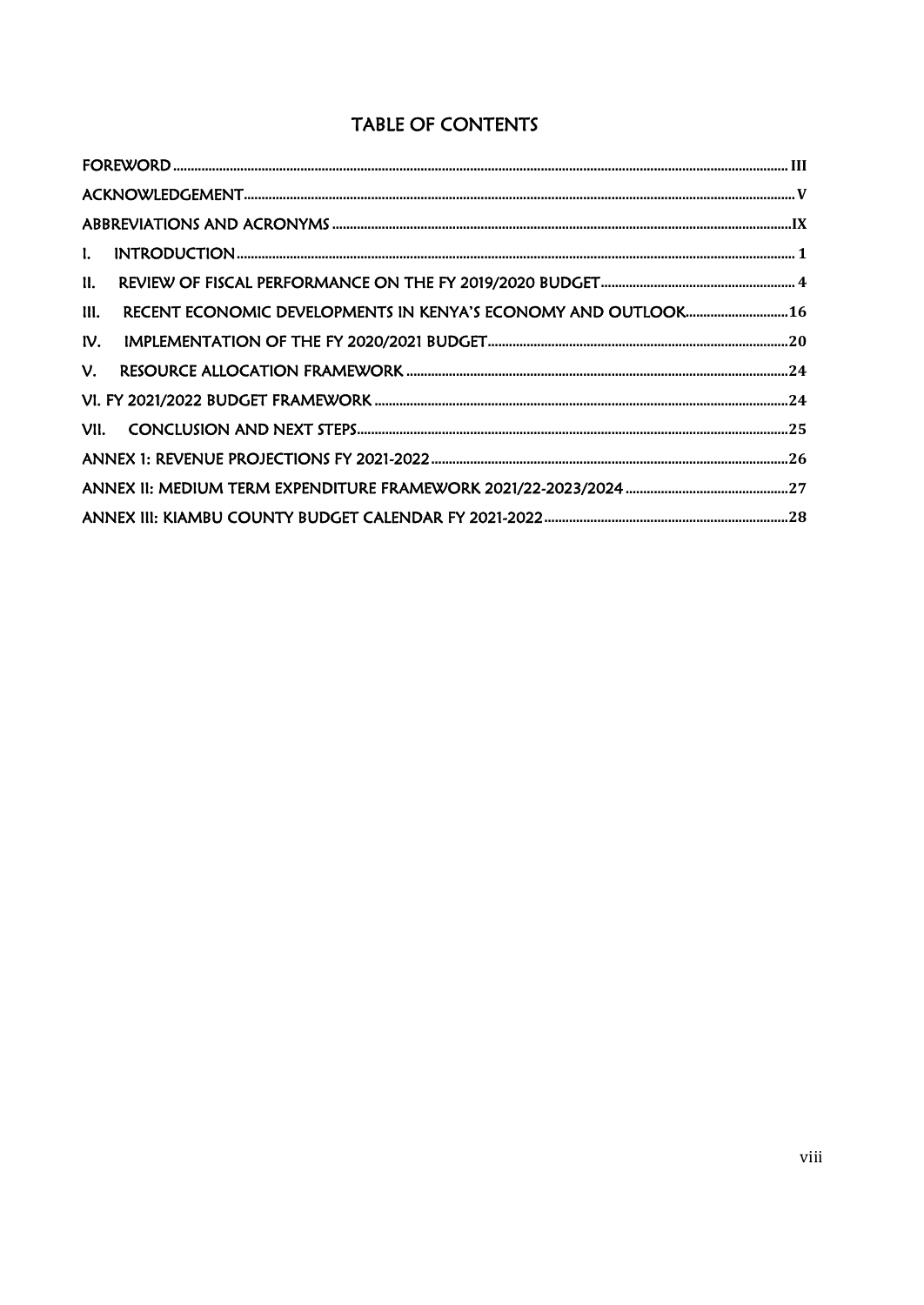### <span id="page-8-0"></span>ABBREVIATIONS AND ACRONYMS

| <b>CADP</b>     | County Annual Development Plan                     |
|-----------------|----------------------------------------------------|
| <b>CARA</b>     | County Allocation of Revenue Act                   |
| <b>CBROP</b>    | County Budget Review and Outlook Paper             |
| <b>CECM</b>     | <b>County Executive Committee Member</b>           |
| <b>CFSP</b>     | County Fiscal Strategy Paper                       |
| $\overline{C}G$ | <b>County Government</b>                           |
| <b>CIDP</b>     | County Integrated Development Plan                 |
| COVID           | Corona Virus Disease                               |
| FY              | <b>Financial Year</b>                              |
| <b>GDP</b>      | <b>Gross Domestic Product</b>                      |
| <b>IFMIS</b>    | Integrated Financial Management Information System |
| <b>KDSP</b>     | Kenya Devolution Support Program                   |
| <b>KUSP</b>     | Kenya Urban Support Program                        |
| <b>MTEF</b>     | Medium Term Expenditure Framework                  |
| <b>MTP</b>      | Medium-Term Plan                                   |
| <b>NG</b>       | <b>National Government</b>                         |
| <b>OSR</b>      | Own Source of Revenue                              |
| PFM             | Public Financial Management                        |
| <b>UDG</b>      | <b>Urban Development Grant</b>                     |
| <b>USSD</b>     | Unstructured Supplementary Service Data            |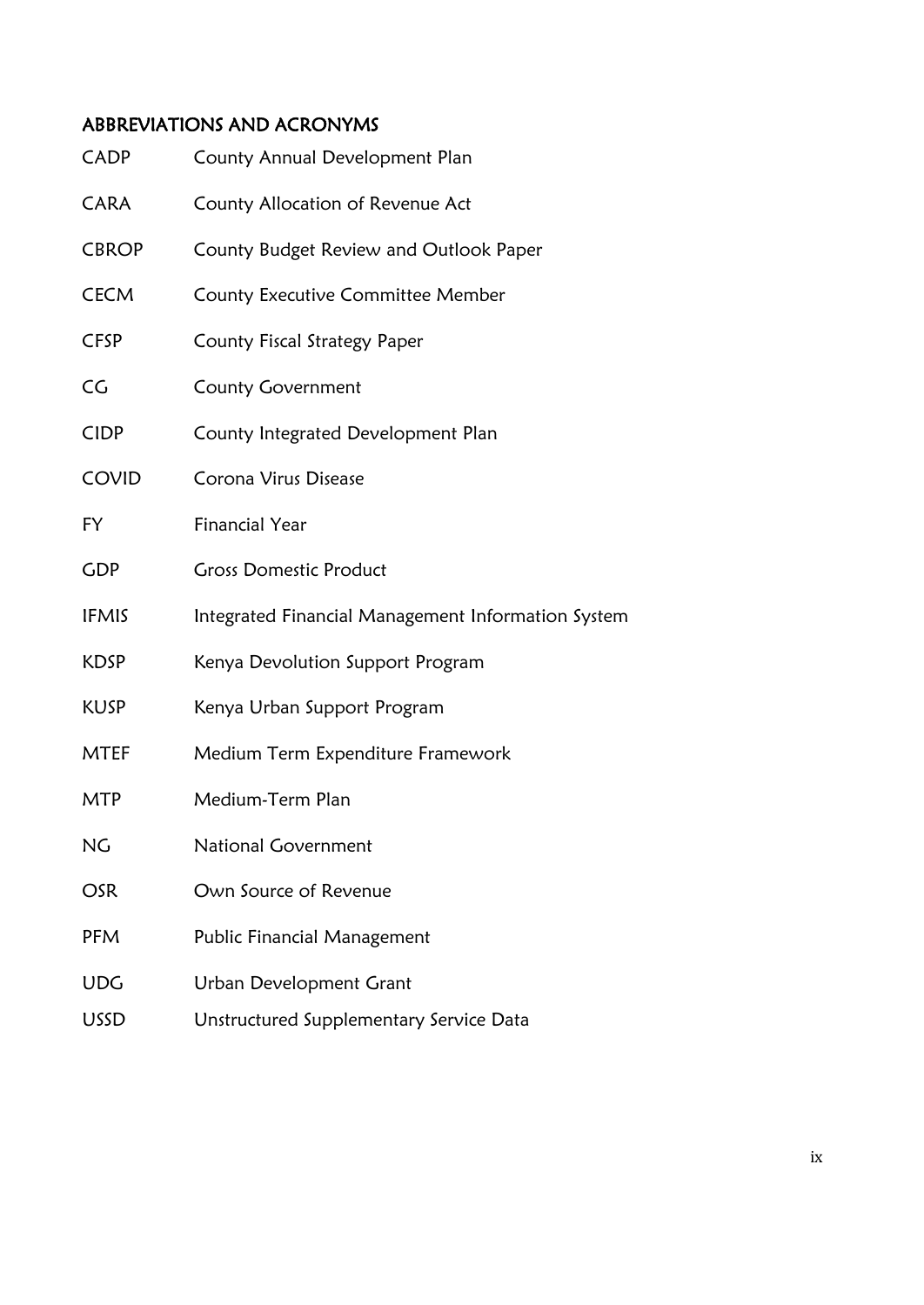#### <span id="page-9-0"></span>I. INTRODUCTION

#### Objective of the 2020 County Budget Review and Outlook Paper (CBROP)

- 1. The 2020 CBROP provides a review of fiscal performance for the FY 2019/2020 and how this performance has impacted on the financial objectives and fiscal responsibility principles set out in the 2020 County Fiscal Strategy Paper (CFSP). This together with updated macroeconomic developments and outlook provides a basis for revision of the current budget in the context of Supplementary Estimates and the broad fiscal parameters underpinning the FY 2020/2021 budget and the medium term. Details of the fiscal framework and the medium term policy priorities will be firmed up in the 2021 County Fiscal Strategy Paper (CFSP).
- 2. The 2020 CBROP is a key policy document that will guide the development of the 2021 CFSP. It will highlight the progress in the implementation of County projects/programmes prioritized in the CIDP (2018-2022), the "Big Four" National Plan and Third Medium Term Plan (MTP III 2018-2022), while also taking into account emerging macroeconomic challenges including COVID-19 pandemic effect on the economy. The document further provides indicative sector ceilings for the FY 2021/2022 and the Medium Term and this sets in motion the budget preparation for the FY 2021/2022 and the Medium Term. The Sector ceilings are based on the projected resource envelope and will be firmed up in the CFSP 2021. The County Government has finalized the preparation of the County Annual Development Plan (CADP) for FY 2021-2022 which spells out County priorities and will guide budgetary preparation and programming for FY 2021/22.
- 3. As required by the PFM Act, 2012, the budget process aims to promote the efficient and effective use of public resources. To meet the resource requirements of the FY 2020/21 budget and the medium term, the County Government will continue to implement prudent measures aimed at enhancing the revenue and rationalizing expenditures. In this regard, this CBROP provides indicative sector ceilings which will set in motion the budget preparation for the FY 2021/22 and the medium term. The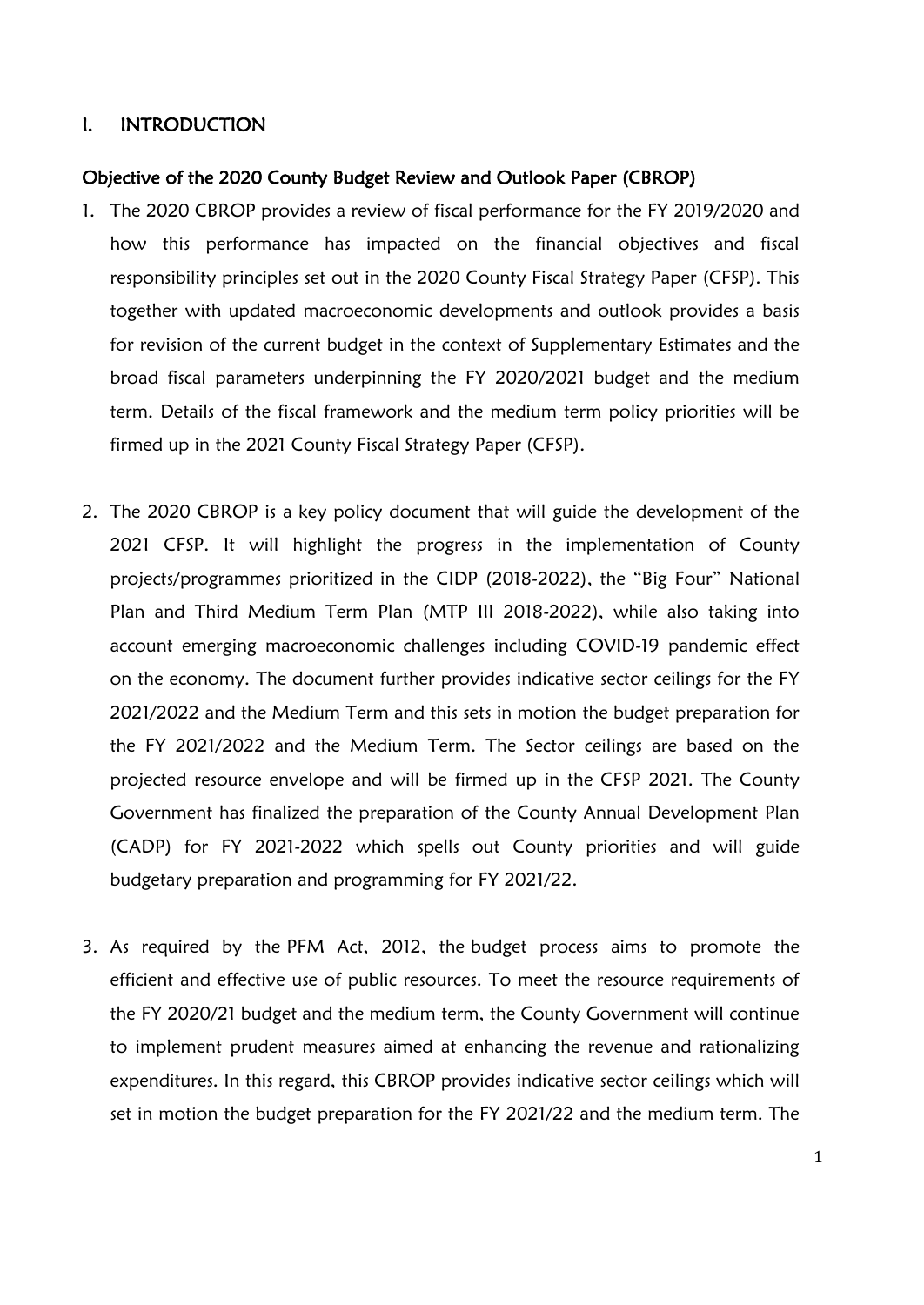sector ceilings are guided by the overall resource envelope that is informed by the macroeconomic and fiscal outlook as presented in this document. Budgetary allocations in this CBROP are in line with 2020 CFSP.

- 4. During the FY 2019/2020, the emergence of COVID-19 as a global pandemic presented unprecedented challenges to virtually all aspects of life. The pandemic forced countries to go into partial or total lockdown and this in turn affected economic performance and plunged many economies into recession. This in turn affected the revenue collection both at National and County level. As we lay the groundwork for the Medium-Term Budget for FY 2021/22, we have to be content with the reality of the worsening macroeconomic conditions across the entire globe. Both National and County's revenue collection is likely to be adversely affected by the poor business environment occasioned by COVID-19 pandemic.
- 5. Performance in both revenue collection and expenditure in the FY 2019/20 had implications on the financial objectives outlined in the 2020 CFSP and the fiscal projections of the 2020/21 Budget. The County Government missed the target on collection of revenue from its own sources of revenue and underperformed in expenditure due to delays of exchequer releases. The underperformance in expenditure in the FY 2019/20 had implications on the financial objectives outlined in the 2020 CFSP and the fiscal projections of the 2020/21 Budget. In particular, the baseline for projecting both the revenue and expenditures for the FY 2021/22 and the medium term has changed given the outcome of FY 2019/20 and the first two months in FY 2020/21. To remedy these deviations, the 2020 CBROP details appropriate revisions of the FY 2021/22.
- 6. In addition, this CBROP presents a fiscal outlook underpinned by revenue administration measures to promote compliance and facilitate economic growth. To complement the revenue reforms, the County Government has cut down on nonpriority expenditures, thereby availing resources for high priority projects that have the highest impact on Kiambu Residents.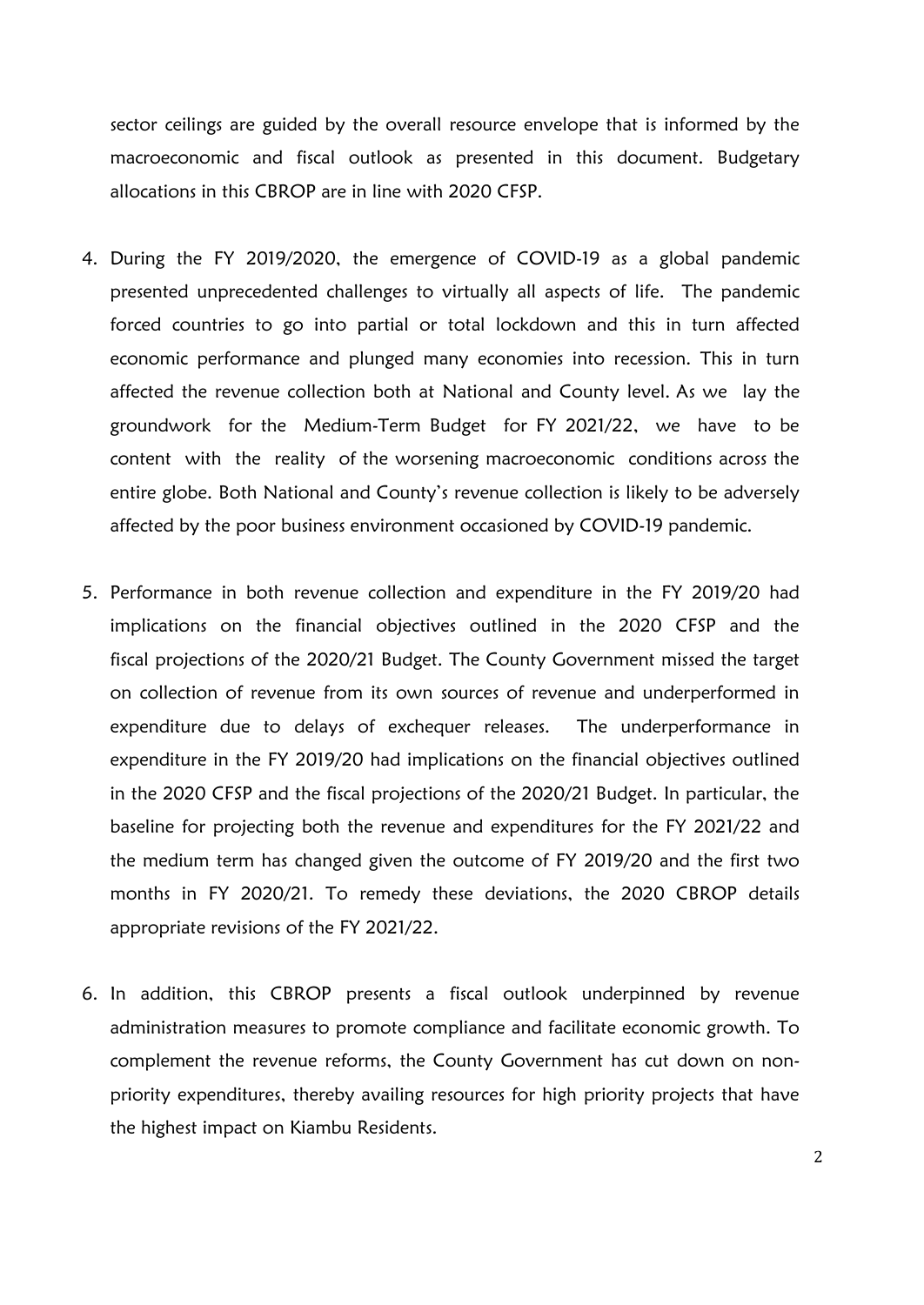#### Organization of the Document

7. With this background, the rest of the document is organized as follows: Section I provides the introduction, Section II Provides review of the fiscal performance in the FY 2019/2020 and its implications on the financial objectives set out in the County Fiscal Strategy Paper submitted to the County Assembly in February 2020, Section Ill gives brief highlights of the recent economic developments and updated macroeconomic outlook; Section IV looks at Implementation of FY 2020-2021 Budget; Section V provides the resources allocation framework, and Section VI concludes each concludes the paper.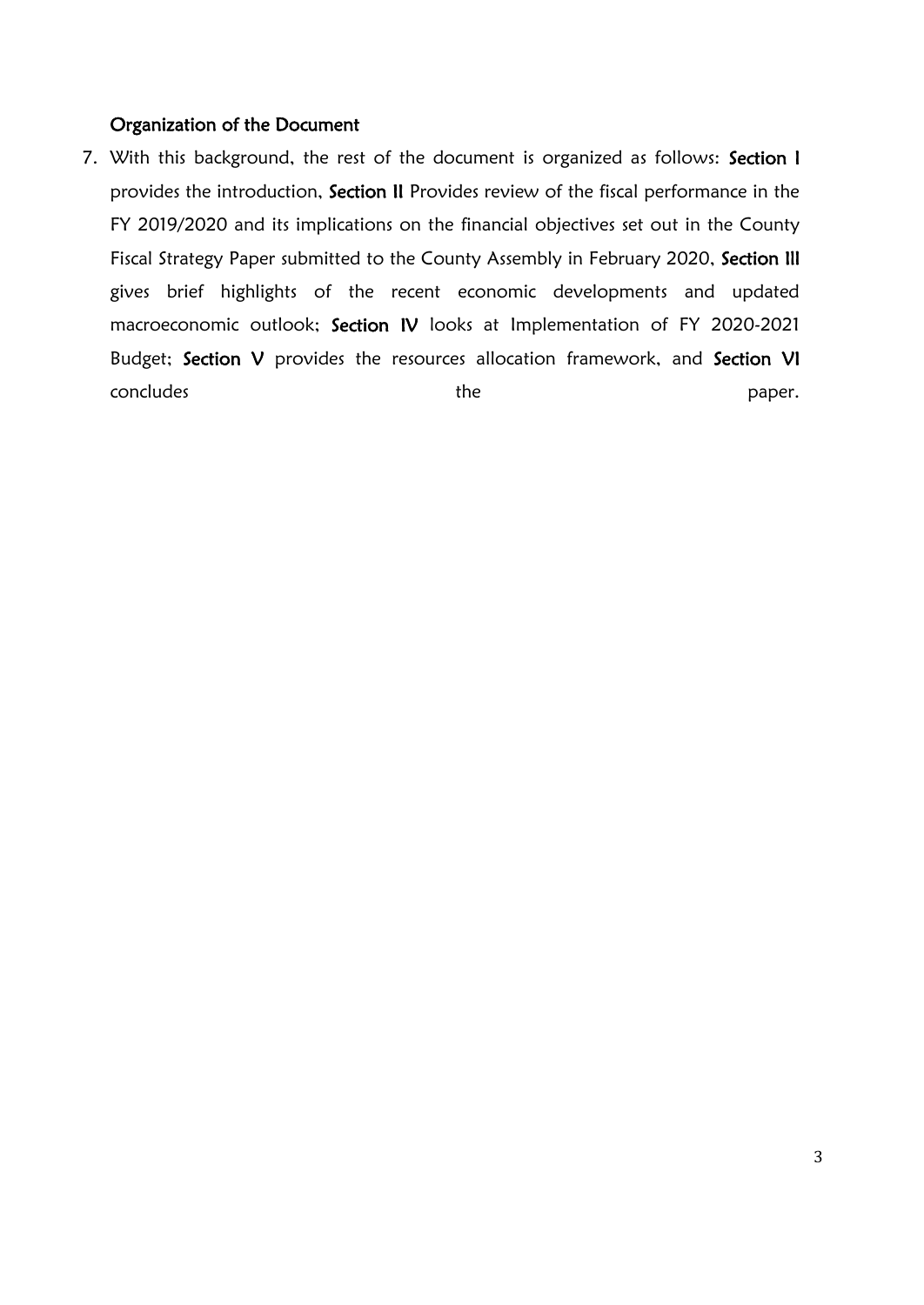#### <span id="page-12-0"></span>II. REVIEW OF FISCAL PERFORMANCE ON THE FY 2019/2020 BUDGET

#### A. Overview

8. The fiscal performance for the FY 2019/2020 was moderately satisfactory despite challenges emanating from missed revenue targets due to the COVID-19 pandemic and growing expenditure pressures resulting from broad policy measures. The underperformance of revenues was mostly due to missed target on Own Source Revenues (OSR), non-remittance of equitable share and conditional grant by the national government.

#### 2019/2020 Fiscal Performance

|                                     | <b>Actual Revenue</b> | Approved<br><b>Revenue Budget</b> | Deviation          |
|-------------------------------------|-----------------------|-----------------------------------|--------------------|
|                                     | A                     | AB                                | $A-AB$             |
| <b>Total Revenue</b>                | 15,218,321,289        | 17,861,836,933                    | (2,643,515,644)    |
| <b>National Government Transfer</b> | 11,557,313,376        | 13,126,239,069                    | (1, 568, 925, 693) |
| Local Revenue                       | 2,466,256,110         | 3,540,846,061                     | (1,074,589,951)    |
| Unspent Balances B/f FY 2018/2019   | 1,194,751,803.0       | 1,194,751,803.0                   |                    |
| Other revenues                      |                       |                                   |                    |
|                                     | Actual<br>Expenditure | Approved<br><b>Budget</b>         | Deviation          |
|                                     | A                     | AB                                | $A-AB$             |
| <b>Total Expenditure</b>            | 14,581,447,841        | 17,861,836,933                    | (3,280,389,092)    |
| Recurrent                           | 10,007,968,193        | 11,651,488,203                    | (1,643,520,010)    |
| Development                         | 4,573,479,648         | 6,210,348,730                     | (1,636,869,082)    |

### Table 1: Fiscal Out-turn of the FY 2019/2020

Source: County Treasury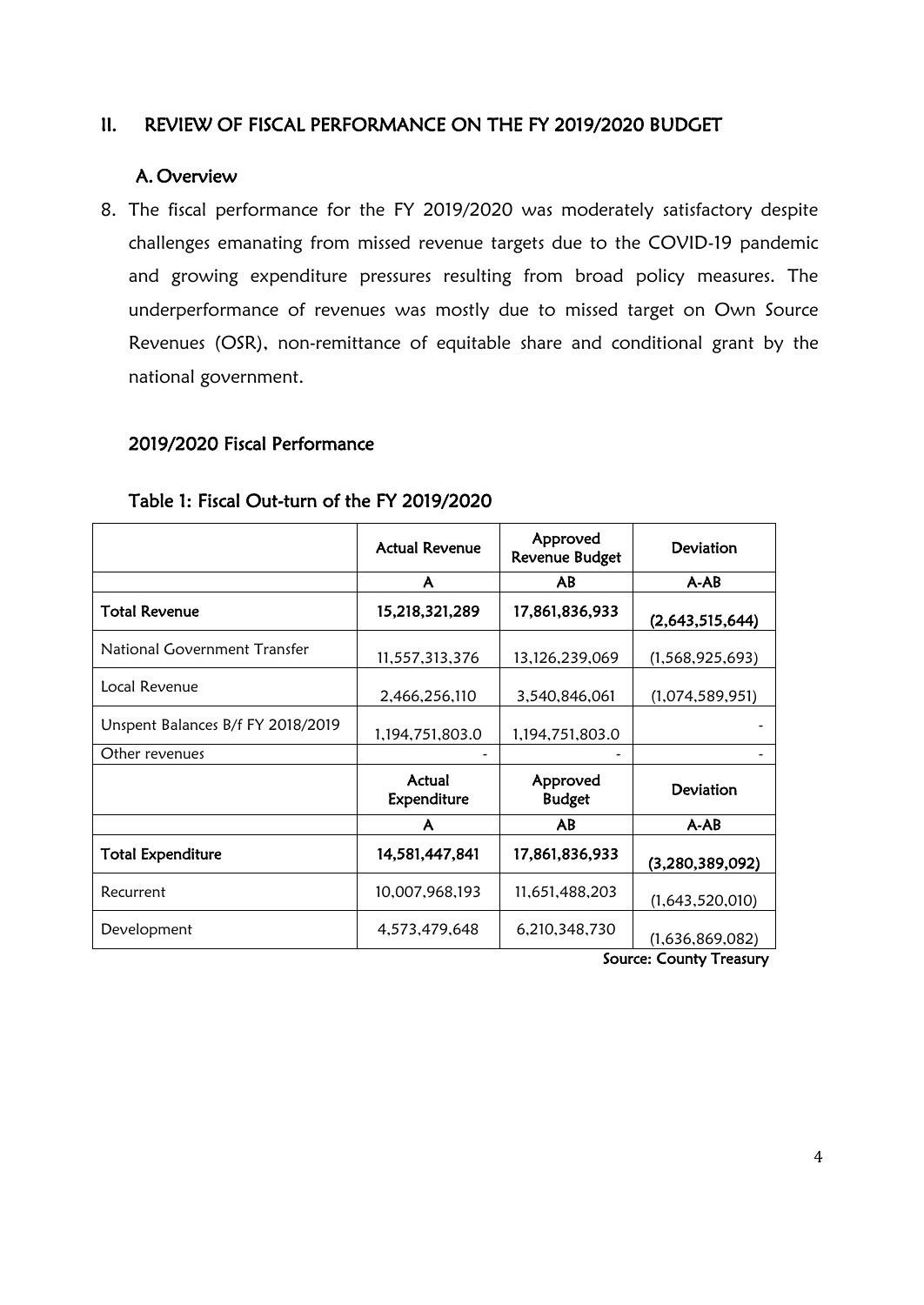9. As seen from the above table, the total approved resource envelope for FY 2019/20 was KShs. 17.86 billion, which comprised Kshs.9.43 billion equitable share, 3.69 billion as conditional grant from the national government, 3.54 billion own source revenue, and 1.19 billion as unspent balance carried forward from FY 2018/19.

#### B. Revenue Performance

- 10. During the FY 2019/20, the County had a total of Khs.15.218 billion available for budget implementation in the County Revenue Fund (CRF). This amount consisted of Kshs.8.62 billion received as equitable share of the revenue raised nationally, Kshs.2.94 billion as conditional grants, Kshs.2.466 billion generated from own sources of revenue, and had a cash balance of Kshs.1.194 billion from FY 2018/19.
- 11. The actual revenue of KShs 15.218 (85 percent of the revised revenue target) represents a revenue shortfall of Kshs. 2.64 billion against a target revenue of 17.8billion. The shortfall comprised 811 million and 757 million unremitted equitable share and conditional grant by the national government respectively. Unmet revenue from its own revenue source was 1.07 billion, which is 30 percent of the revised own source of revenue target.
- 12. The unmet OSR can be attributed to a number of factors among them; shut down of the economy due to the COVID-19 pandemic, political turmoil which affected compliance to pay county fees, change of County administration which led to general apathy making revenue administration difficult and unrealistic own source of revenue projection.
- 13. The FY 2019/2020 budget was not fully funded, and therefore budgetary fiscal deficit of 2.6 billion was occasioned.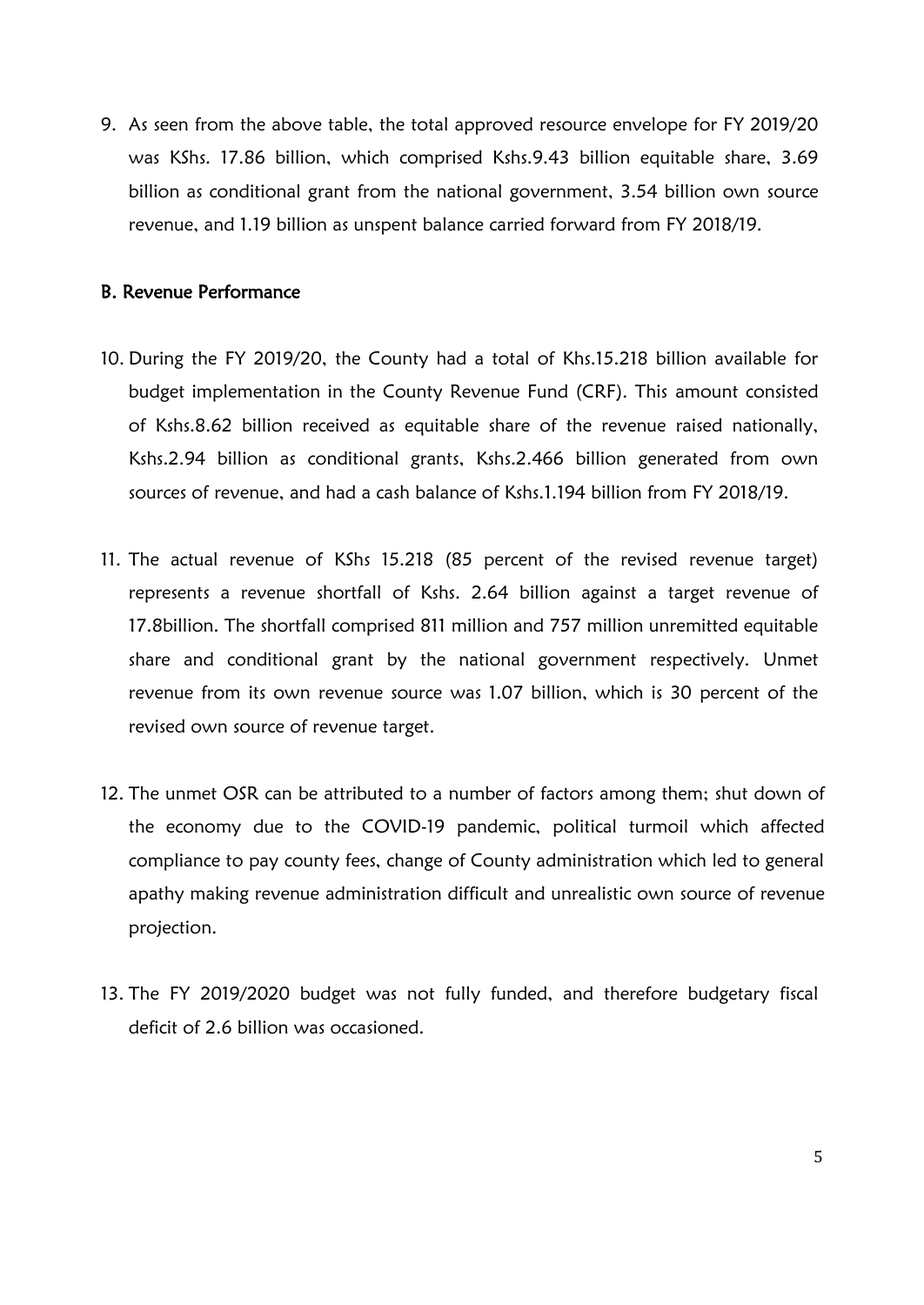| Table 2: Own Sources of Revenue Analysis FY 2019/2020 |  |  |  |  |
|-------------------------------------------------------|--|--|--|--|
|-------------------------------------------------------|--|--|--|--|

| Revenue Stream                                           | Actual<br>Revenue<br>2019/20FY | Revenue<br><b>Budget</b><br>2019/20FY | Variance        | Actual<br>Revenue as<br>a<br>Percentage<br>of Annual<br><b>Targets</b><br>(%) |
|----------------------------------------------------------|--------------------------------|---------------------------------------|-----------------|-------------------------------------------------------------------------------|
| Agriculture, Livestock and Fisheries<br>Management unit  | 7,630,549                      | 3,876,149                             | 3,754,400       | 197%                                                                          |
| Physical Planning unit                                   | 497, 407, 107                  | 769,094,160                           | (271, 687, 053) | 65%                                                                           |
| <b>Business Permit Management Unit</b>                   | 185, 192, 395                  | 319,757,547                           | (134, 565, 152) | 58%                                                                           |
| Cess Management Unit                                     | 95,050,081                     | 182,067,007                           | (87,016,926)    | 52%                                                                           |
| Education, Culture, ICT & Social Services Unit           | 18,000                         | 45,547                                | (27, 547)       | 40%                                                                           |
| Health Services Management unit                          | 916,247,060                    | 1,171,624,054                         | (255, 376, 994) | 78%                                                                           |
| Housing Management unit                                  | 17,090,205                     | 11,545,610                            | 15,544,595      | 148%                                                                          |
| Land rates Management unit                               | 241,976,369                    | 428,188,820                           | (196, 212, 451) | 55%                                                                           |
| Market Management unit                                   | 33,359,712                     | 27,930,828                            | 5,428,884       | 119%                                                                          |
| Others                                                   | 6,561,703                      |                                       | 6,561,703       | 0%                                                                            |
| Roads, Transport, Public Works Management<br>unit        | 49,307,164                     | 63,625,076                            | (14, 317, 912)  | 77%                                                                           |
| Slaughterhouse Management unit                           | 36,865,578                     | 51,899,235                            | (15,033,657)    | 71%                                                                           |
| Trade, Tourism Industry and Cooperative units            | 11,374,507                     | 20,966,562                            | (9, 592, 055)   | 54%                                                                           |
| Vehicle Parking Management unit                          | 230,746,433                    | 327,284,957                           | (96, 538, 524)  | 71%                                                                           |
| Water Environment & Natural Resources<br>Management unit | 48,308,462                     | 83, 183, 362                          | (34, 874, 900)  | 58%                                                                           |
| Liquor Licenses Management unit                          | 89,120,787                     | 79,757,147                            | 9,363,640       | 112%                                                                          |
| Total                                                    | 2,466,256,111                  | 3,540,846,061                         | (1,074,589,950) | 70%                                                                           |

Source: County Treasury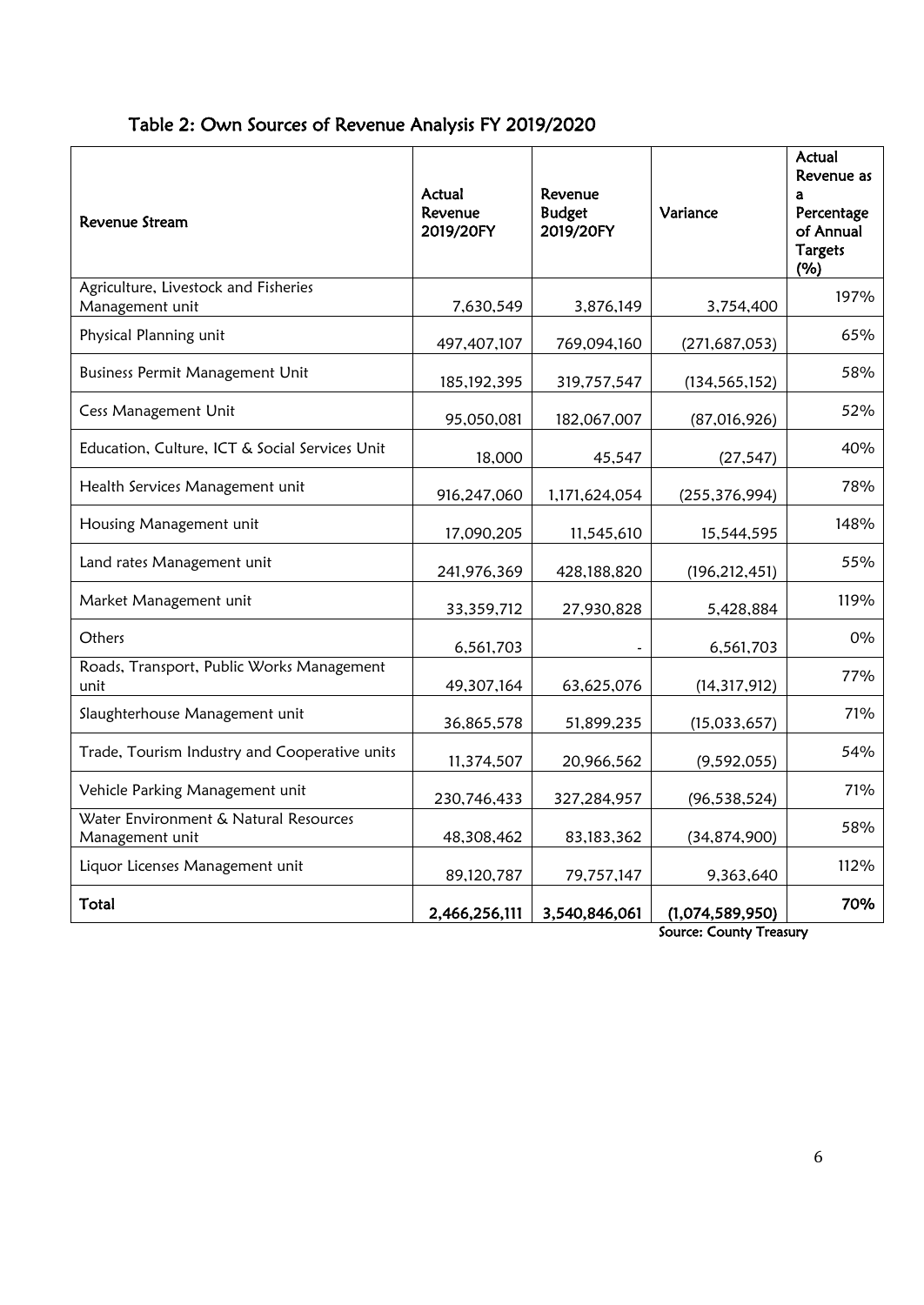- 14. Own Source of Revenue collection was Kshs. 2.46 billion (70 percent of the revised revenue target).This led to a deficit of Kshs. 1.07 billion against a target of Kshs 3.54 billion.
- 15. The following revenue streams surpassed their annual revenue projection; Agriculture, Livestock and Fisheries Management unit, housing and liquor licensing stream. This was attributed to enhanced enforcement and better administration of the revenue streams. For example the liquor licensing unit was able to develop a new policy on bar licensing. In addition proper coordination of revenue collection at the sub county level by a dedicated team positively impacted on revenue collection in respective streams.
- 16. However, the following revenue streams underperformed; physical planning, business permits, cess management, health services, land rates, and vehicle parking, which had a deficit of 271.68 million, 134.56 million, 87.01million, 255.37million, 196.21million and 96.53 million respectively. This was attributed to transition of county administration that led to general public apathy. For example in land rate revenue stream the implementation of the new valuation roll was met with numerous challenges and therefore the county had to revert to the old valuation roll pending public participation.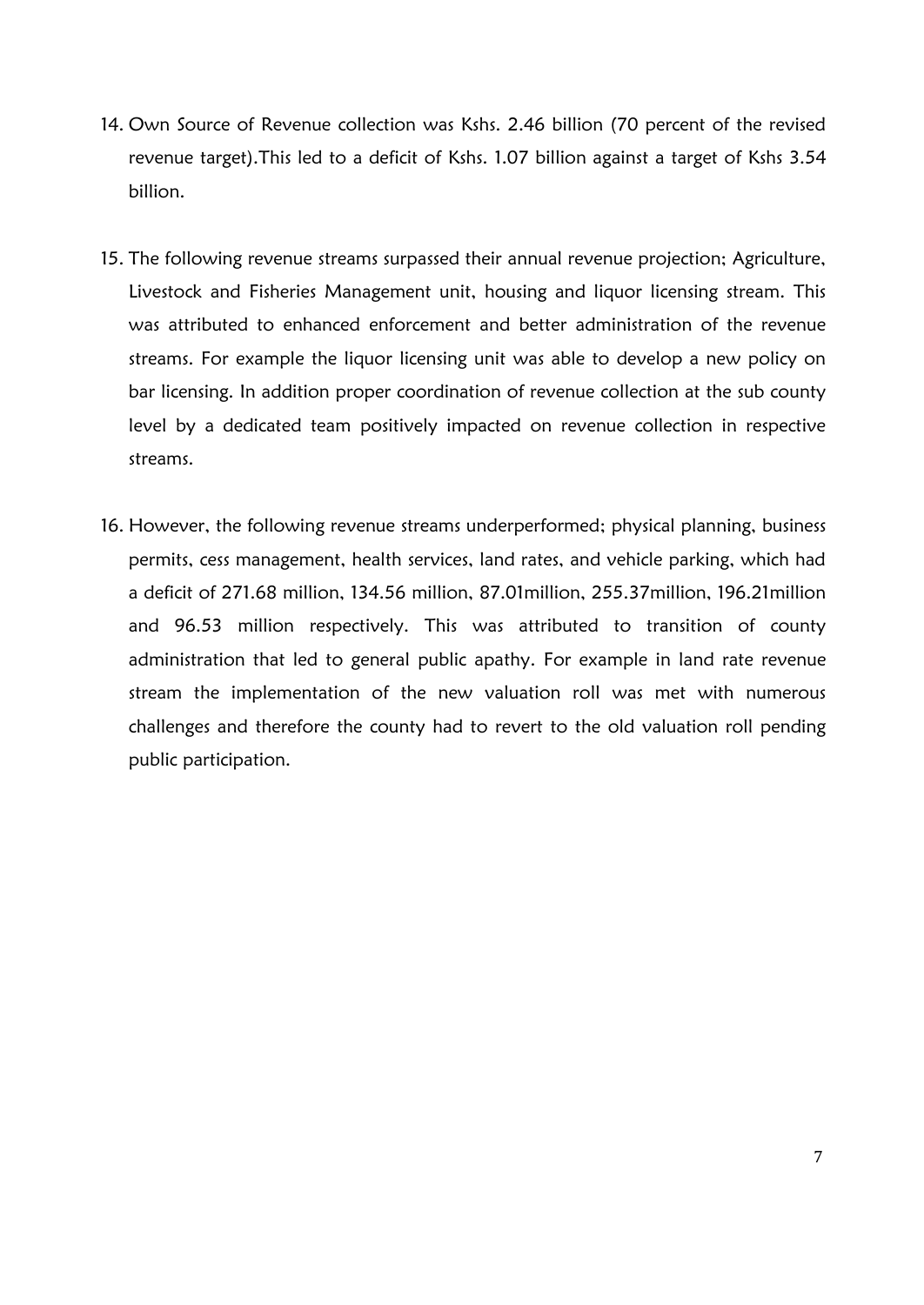#### Equitable Share and Conditional Grant from National Government Revenue

Table 3: Revenue Analysis by Source

| TOTAL EQUITABLE SHARE AND CONDITIONAL GRANT FOR FY 2019/20 |                       |                 |                                 |  |
|------------------------------------------------------------|-----------------------|-----------------|---------------------------------|--|
|                                                            |                       |                 | Actual                          |  |
|                                                            |                       |                 | receipt as                      |  |
|                                                            |                       | <b>APPROVED</b> | percent of                      |  |
|                                                            |                       | <b>BUDGET</b>   | annual                          |  |
|                                                            | <b>ACTUAL REVENUE</b> | <b>REVENUE</b>  | allocation                      |  |
|                                                            |                       |                 |                                 |  |
| Equitable Share                                            | 8,620,573,800         | 9,431,700,000   | 91%                             |  |
| <b>THSUCP</b>                                              | 80,079,440            | 80,079,440      | 100%                            |  |
| <b>DANIDA</b>                                              | 38,367,500            | 27,937,500      | 137%                            |  |
| <b>KDSP Level2</b>                                         |                       | 73,731,600      | 0%                              |  |
| <b>KDSP Level1</b>                                         | 30,000,000            | 30,000,000      | 100%                            |  |
| KUSP-UIG                                                   | 8,800,000             | 8,800,000       | 100%                            |  |
| <b>NARIGP</b>                                              | 230,751,500           | 331,195,210     | 70%                             |  |
| ASDSP-Agriculture                                          | 11,452,110            | 17,404,219      | 66%                             |  |
| KUSP-UDG                                                   | 1,348,935,361         | 1,885,993,000   | 72%                             |  |
| Level 5                                                    | 538,716,763           | 538,716,763     | 100%                            |  |
| Fuel Levy                                                  | 267,725,062           | 267,725,063     | 100%                            |  |
| Youth Polytechnic                                          | 55, 113, 298          | 55, 113, 298    | 100%                            |  |
| <b>User Fees</b>                                           | 34,671,542            | 34,671,542      | 100%                            |  |
| Covid Health Allowances                                    | 106,635,000           |                 | 0%                              |  |
| Covid-19 Grant                                             | 185,492,000           | 185,492,000     | 100%                            |  |
| Other Loans And Grants - MSF Belgium                       |                       | 25,764,540      | 0%                              |  |
| Leasing Of Medical Equipment                               |                       | 131,914,894     | 0%                              |  |
| <b>TOTAL</b>                                               | 11,557,313,376        | 13,126,239,069  | 88%<br>$\overline{\phantom{a}}$ |  |

Source: County Treasury

- 17. As illustrated in table 3 above, the County Government received Kshs. 11.56 billion as a total of both equitable share and conditional grant from the National Government against a revised revenue target of Kshs. 13.13 Billion as per the 2019 County Allocation of Revenue Act(2019 CARA). The county did not receive in full the following grants; Equitable Share allocation for June 2020 Kshs.811 million, National Agricultural and Rural Inclusive Growth Project(NARIGP) Kshs.100 million, Kenya Devolution Support Project (KDSP) Level II Grant Kshs. 73 million, Kenya Urban Support Project (KUSP) –Urban Development Grant (UDG) Kshs. 537 million and Agricultural Sector Development Support Programme (ASDSP)II Kshs. 5.9 million.
- 18. The County also received additional conditional grants from the National Government towards COVID-19 pandemic as follows; Kshs. 106.6 million for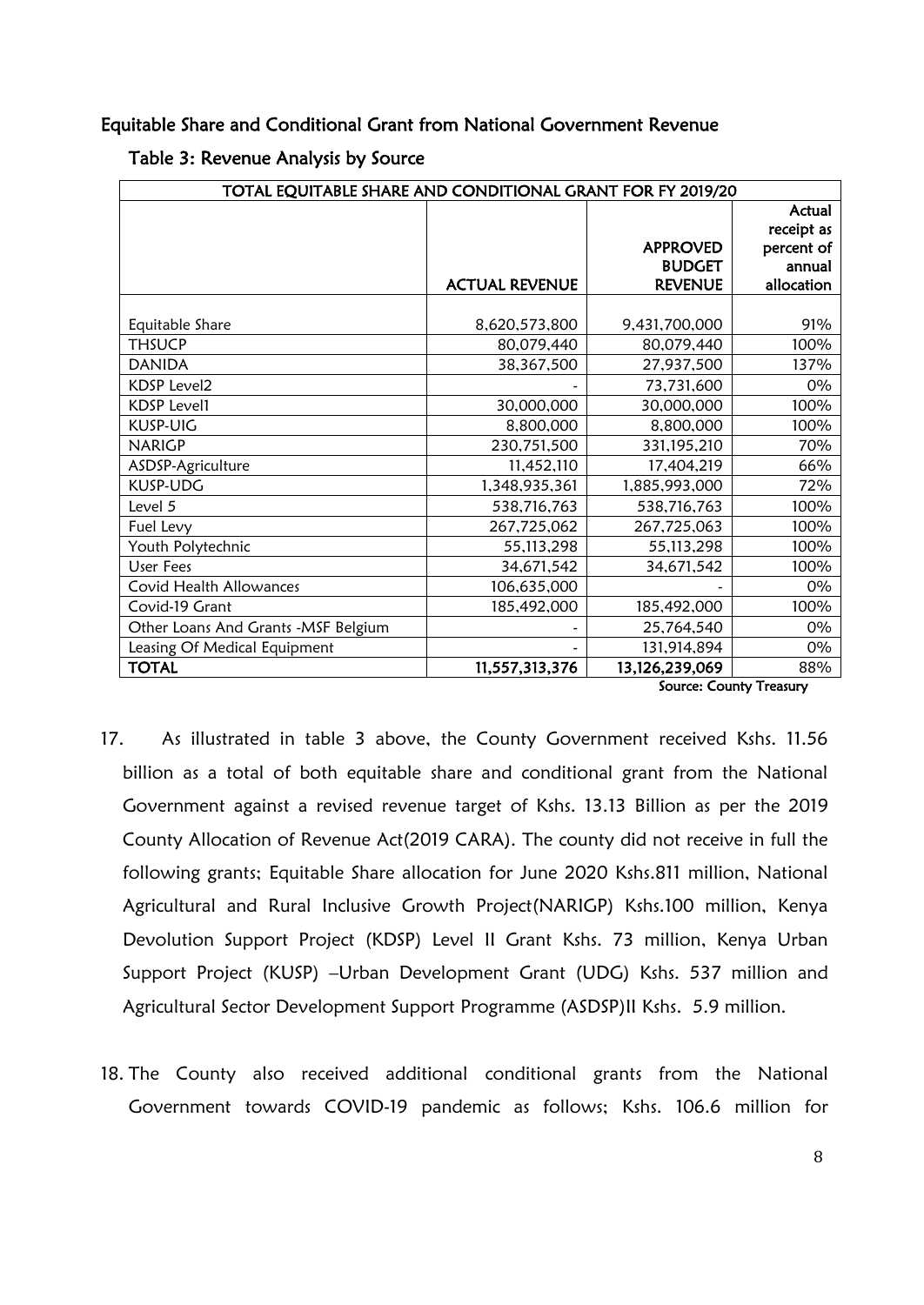Frontline COVID Health workers Allowances and Kshs. 10.4 million for DANIDA respectively.

#### Performance of Expenditure

### Overall Expenditure Review

- 19. During the financial year a total of Kshs. 15.2 billion was availed for absorption in the county revenue fund (CRF). The County treasury requisitioned for funds totalling to Kshs.14.581 Billion from the County Revenue Funds (CRF) representing 96 per cent of the total funds available for use. This amount consisted of Kshs. 10.01 Billion for recurrent expenditure (69 per cent) and Kshs. 4.5 billion for development expenditure (31 per cent). The overall County Governments' actual absorption was Kshs. 14.58 billion (99.3 percent). Out of Kshs. 15.2 billion that was received in the CRF account, Kshs. 491.38 million was not requisitioned due to late release of some of the conditional grants by the National Government.
- 20.A total of Kshs.14.58 billion was spent on both development and recurrent expenditures. This represented an actual absorption rate of 95 percent of the total funds received in the County Revenue Fund account. The expenditure excluded cumulative pending bills of Kshs. 4.288 Billion, of which Kshs.2.49 billion was for development expenditure and Kshs.1.798 billion was for recurrent expenditure as at June 30, 2020.
- 21. Both Recurrent and Development expenditure recorded an absorption rate of 55.3 percent and 26 per cent of the annual total budget allocation respectively.

#### Recurrent expenditure

22. The County Government's recurrent expenditure was Kshs. 10 billion (85.6 percent of the revised recurrent budget) against revised budget allocation of Kshs.11.65 billion. This represents an under-spending of Kshs 1.64 billion (14.1 percent deviation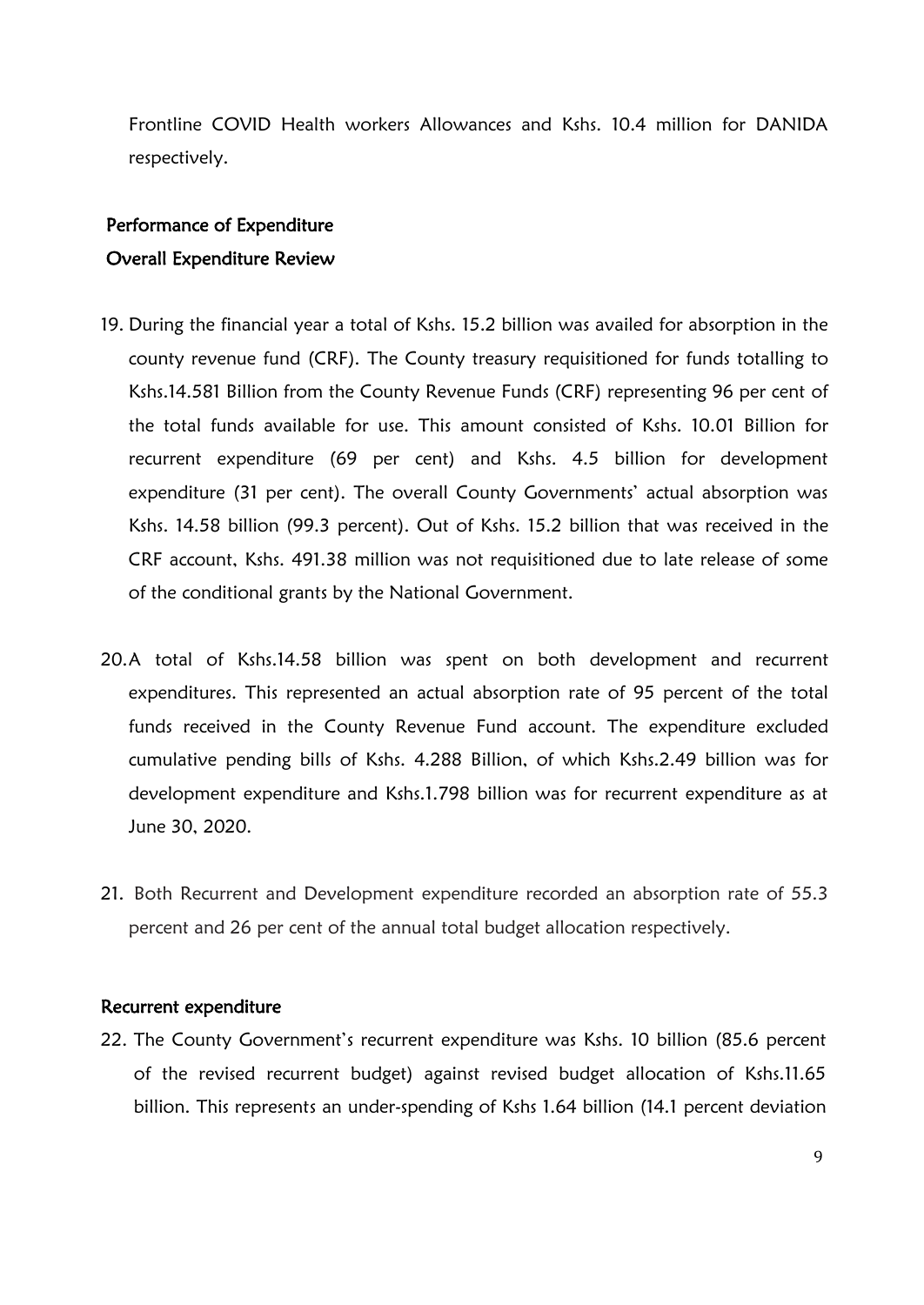from the revised recurrent expenditure). This underspending is as a result of unremitted exchequer and missed targets on own source of revenue.

- 23. Under recurrent expenditure, Administration and Public Service, and water departments recorded the highest absorption rate of 90 percent and 88.4 percent. While the department of trade recorded the lowest absorption at 65.8 percent.
- 24. The total recurrent expenditure of Kshs.10.01 billion comprised Kshs.6.865 billion (69.5 per cent) incurred on personnel emoluments and Kshs.3.2 Billion (30 percent) on operations and maintenance. Expenditure on personnel emoluments represented an increase of 1.3 per cent compared with 2018/19 FY when the County spent Kshs.6.78 billion.

#### Development Expenditure

- 25. The total development expenditure for the FY 2019/20 was Kshs. 4.57 billion (equivalent to 73.6 percent of the revised development budget) compared to a revised budgetary allocation of Kshs. 6.21 billion. This represents an under-spending of Kshs. 1.56 billion (25.6 percent deviation from the revised development expenditure).
- 26. Under development expenditure, Administration and Roads departments recorded the highest absorption rate of 92 percent and 86.7 percent. While the department of trade recorded the lowest absorption at 38.6 percent. This was affected by funds allocated towards construction of Githurai market which was not transferred.
- 27. The County could not finance some of the planned projects due to inadequate funds hence underperformance. Pending bills and carryovers will be accommodated in the first supplementary budget of 2020/2021 Financial Year. Through Treasury Circular on supplementary budget, accounting officers of all departments are required to rationalize and re-prioritize planned activities to provide for the pending bills/carry over from within the voted provision. This will affect some of the programs and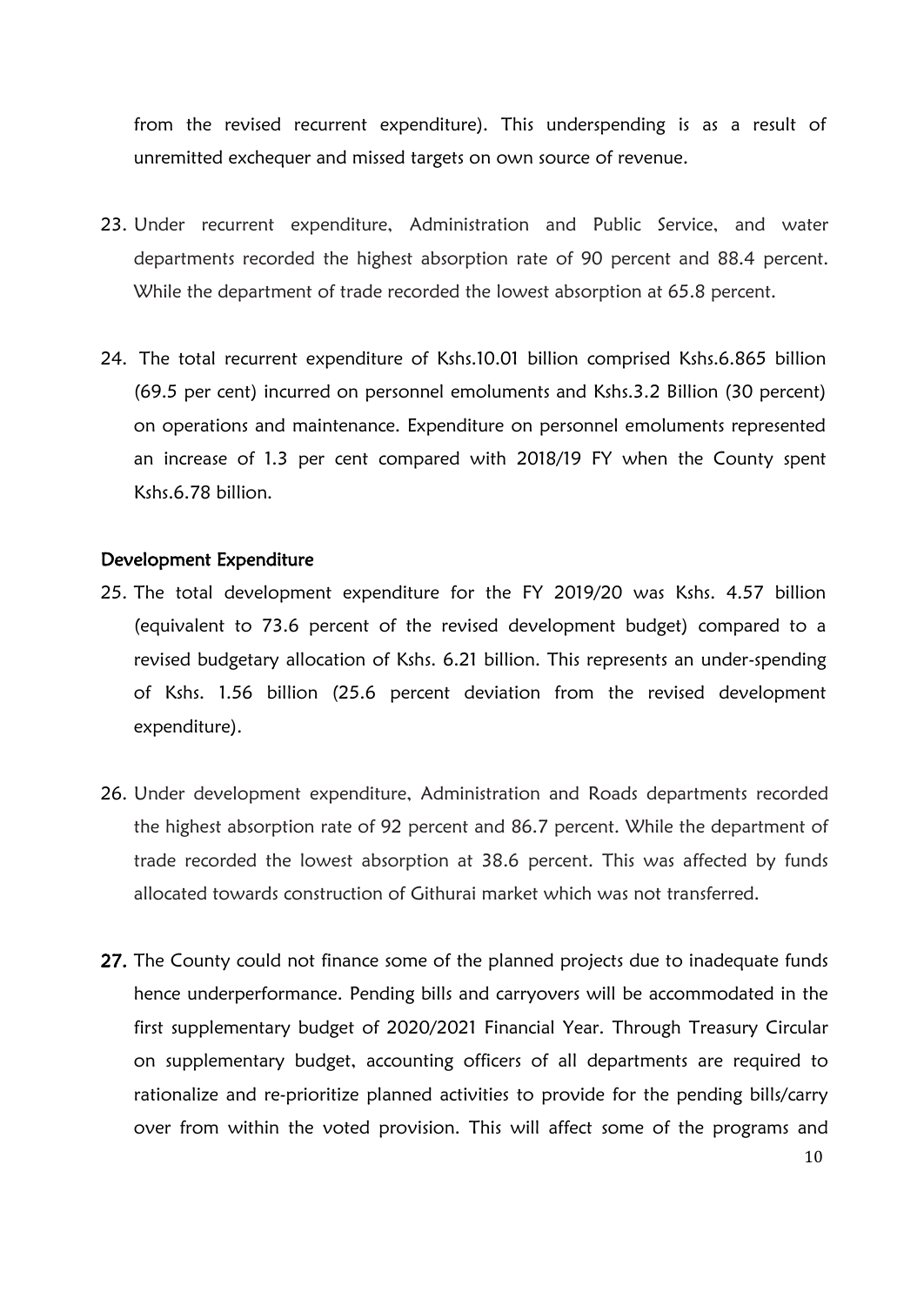projects for the current financial year. However, priority will be given to pending bills and ongoing projects before embarking on new ones.

| Vote Department                                          | <b>Approved Budget</b><br>(AB) | <b>Cumulative</b><br>Expenditure(AE) | Deviation AB-AE) (AE/AB)% | Absorption |
|----------------------------------------------------------|--------------------------------|--------------------------------------|---------------------------|------------|
|                                                          |                                |                                      |                           |            |
| Recurrent                                                | Amount                         | Amount                               | Amount                    | %          |
| 4061 County Assembly                                     | 1,160,723,535                  | 996,372,927                          | 164,350,608               | 85.84      |
| 4062 County Executive                                    | 411,661,758                    | 328,583,461                          | 83,078,297                | 79.82      |
| 4063 County Public Service Board                         | 68,417,805                     | 56,220,257                           | 12,197,548                | 82.17      |
| 4064 Finance & Economic Planning                         | 1,755,093,555                  | 1,559,270,474                        | 195,823,081               | 88.84      |
| 4065 Administration & Public Service                     | 751,131,546                    | 709,643,908                          | 41,487,638                | 94.48      |
| 4066 Agriculture, Crop Irrigation & Marketing            | 519,490,122                    | 409,990,495                          | 109,499,627               | 78.92      |
| 4067 Water, Environment & Natural Resources              | 298,959,883                    | 266,036,940                          | 32,922,943                | 88.99      |
| 4068 Health Services                                     | 4,889,325,704                  | 4,307,402,496                        | 581,923,208               | 88.10      |
| 4069 Education, Culture, Youth, Sports & Social Services | 815,421,998                    | 575,199,963                          | 240,222,035               | 70.54      |
| 4070 Youth and Sports                                    | 178,011,302                    | 146, 151, 853                        | 31,859,449                | 82.10      |
| 4071 Lands, Physical Planning & Housing                  | 234,571,527                    | 194,179,339                          | 40,392,188                | 82.78      |
| 4072 Trade, Tourism, Industry & Co-Operative             | 135,944,538                    | 91,764,174                           | 44,180,364                | 67.50      |
| 4073 Roads, Transport & Public Works                     | 432,734,930                    | 367,151,906                          | 65,583,024                | 84.84      |
| <b>TOTAL</b>                                             | 11,651,488,203                 | 10,007,968,193                       | 1,643,520,010             | 85.89      |
|                                                          | <b>Development</b>             |                                      |                           |            |
| 4061 County Assembly                                     | 34,000,000                     |                                      | 34,000,000                | 0.00       |
| 4062 County Executive                                    |                                |                                      |                           | 0.00       |
| 4063 County Public Service Board                         |                                |                                      |                           | 0.00       |
| 4064 Finance & Economic Planning                         | 408,757,298                    | 145,459,859                          | 263,297,439               | 35.59      |
| 4065 Administration & Public Service                     | 25,036,700                     | 23,033,630                           | 2,003,070                 | 92.00      |
| 4066 Agriculture, Crop Irrigation & Marketing            | 525,317,254                    | 338,283,847                          | 187,033,407               | 64.40      |
| 4067 Water, Environment & Natural Resources              | 246,786,792                    | 136,720,514                          | 110,066,278               | 55.40      |
| 4068 Health Services                                     | 950,467,562                    | 800,959,918                          | 149,507,644               | 84.27      |
| 4069 Education, Culture, Youth, Sports & Social Services | 160,436,013                    | 133,848,848                          | 26,587,165                | 83.43      |
| 4070 Youth and Sports                                    | 61,322,251                     | 49,547,151                           | 11,775,100                | 80.80      |
| 4071 Lands, Physical Planning & Housing                  | 1,939,892,200                  | 1,445,957,678                        | 493,934,522               | 74.54      |
| 4072 Trade, Tourism, Industry & Co-Operative             | 232,090,702                    | 89,616,638                           | 142,474,064               | 38.61      |
| 4073 Roads, Transport & Public Works                     | 1,626,241,958                  | 1,410,051,565                        | 216,190,393               | 86.71      |
| <b>TOTAL</b>                                             | 6,210,348,730                  | 4,573,479,648                        | 1,636,869,082             | 73.64      |
| <b>Total Budget Recurrent+Expenditure</b>                | 17,861,836,933                 | 14,581,447,841                       | 3,280,389,092             | 81.63      |

#### Table: 2019/2020 BUDGET ABSORPTION DEPARTMENT

#### Source: County Treasury

### FISCAL DEFICIT

28. The revised Budgets for the FY 2019/2020 was Kshs. 17.86 Billion financed from both external and internal revenues as well as unspent balances for the FY 2018/19. Total cumulative revenue receipt was Kshs.15.22 Billion therefore recording a fiscal deficit of Kshs. 2.64 Billion due to shortfalls in both external and local revenues. The County is paying attention to the factors that affected revenue collection with a view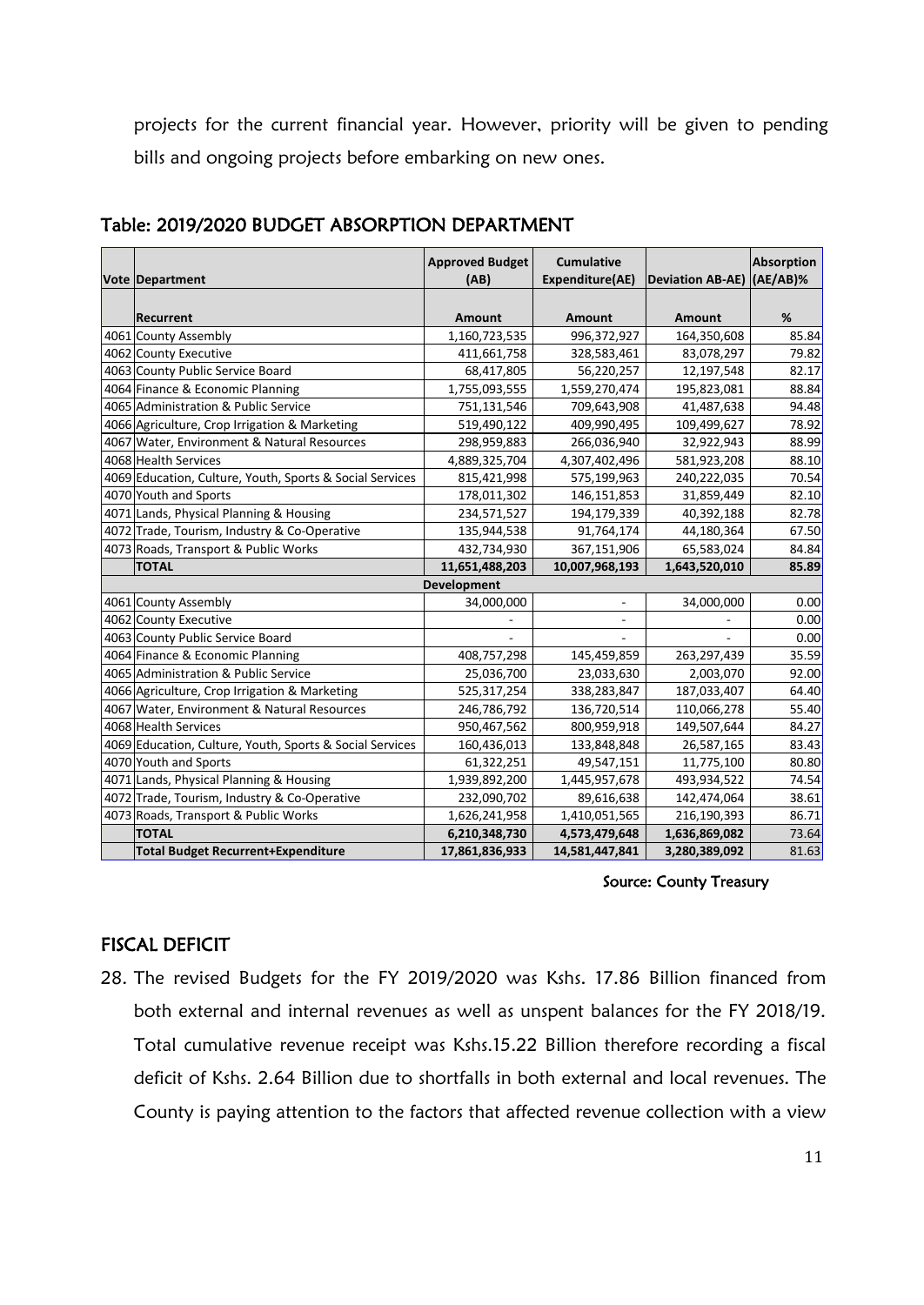to reverse this trend in the FY 2020/2021 while pursuing additional strategies to grow revenues in the medium term.

#### PENDING BILL

- 29. The provisional pending bills owed by the county government of Kiambu as at 30th June 2020 stood at KShs. 4.29 billion which comprised KShs 1.79 billion recurrent and KShs. 2.49 billion As development as shown in the table below. The health department has the largest recurrent pending bills at KShs. 1.26 billion while the road department has the largest development pending bill at KSh. 1.81 billion.
- 30. The county government should therefore ensure that both the level and rate of growth in pending bills is managed prudently since a huge pending bill will continue to negatively affect service delivery to the people of Kiambu County. This can be done by cutting down county expenditure at the same time coming up with ways and means 0f increasing resource envelope fund budgetary expenditures. In addition, the national government should consider increasing the sharable revenues to the counties.

|                                        | Recurrent        | Development      | Totals           |
|----------------------------------------|------------------|------------------|------------------|
| Department                             | KShs.            | KShs.            | KShs.            |
| Lands Housing & Physical Planning      | 8,739,026.00     | 10,919,748.00    | 19,658,774.00    |
| Administration and Public Service      | 34,111,631.31    | 32,551,328.60    | 66,662,959.91    |
| Youth and Sports                       | 11,297,974.00    | 51,894,530.00    | 63,192,504.00    |
| County Executive                       | 95,147,752.30    | 0                | 95,147,752.30    |
| Finance, ICT and Economic Planning     | 218,585,601.66   | 0                | 218,585,601.66   |
| Water, Environment & Natural Resources | 26,578,163.00    | 183,200,842.00   | 209,779,005.00   |
| Trade, Cooperatives & Tourism          | 12,388,911.00    | 31,356,022.26    | 43,744,933.26    |
| Livestock                              | 3,519,563.00     | 78,934,875.00    | 82,454,438.00    |
| Health services                        | 1,264,625,135.75 | 185,222,618      | 1,449,847,753.65 |
| Public Service Board                   | 5,256,265.00     | 0                | 5,256,265.00     |
| Agriculture                            | 8,432,099.00     | 65,618,954.00    | 74,051,053.00    |
| Roads, Transport & Public Works        | 70,778,531.20    | 1,815,707,329.16 | 1,886,485,860.36 |
| Education, Culture and Social Services | 38,958,982.00    | 41,195,080.00    | 80,154,062.00    |
| <b>TOTALS</b>                          | 1,798,419,635.22 | 2,496,601,326.92 | 4,295,020,962.14 |

#### PENDING BILLS AS AT 30TH JUNE, 2020

Source: County Treasury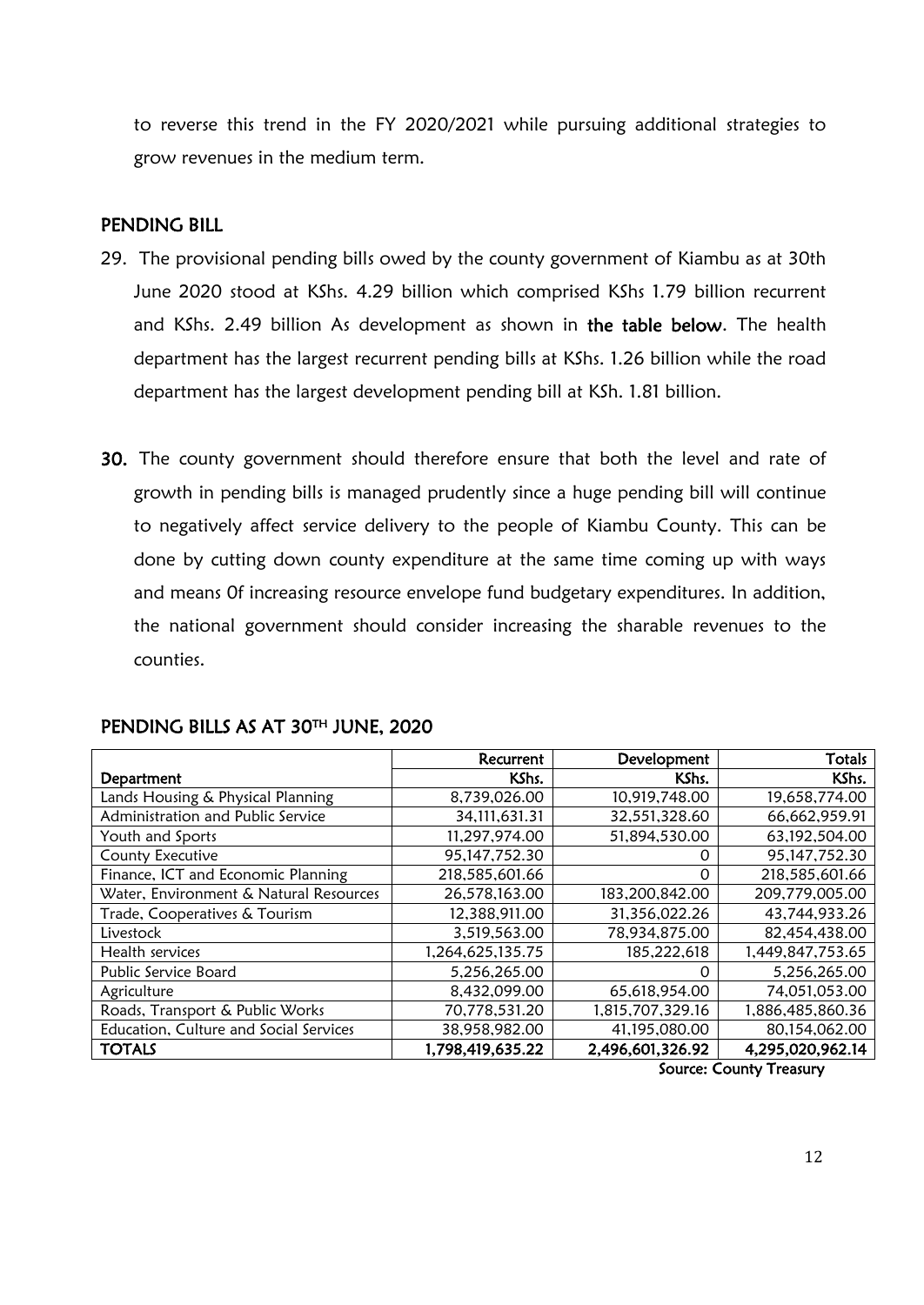### FISCAL PERFORMANCE FOR THE FINANCIAL YEAR 2019.20 WITH REGARD TO FINANCIAL OBJECTIVES

31. In line with the Constitution, the Public Finance Management (PFM) Act, 2012, the PFM regulations, and in keeping with prudent and transparent management of public resources, the County Government has largely adhered to the fiscal responsibility principles as set out as follows:

#### Allocation on Compensation of Employees

**●** Regulation 25(1) (b) of the PFM (County Governments) Regulations, 2015, requires that the county government's expenditure on wages and benefits for its public officers should not exceed thirty-five (35) percent of the county government's total revenue. The County's total expenditure on employees' wages and benefits was Kshs. 6.865 Billion translating to 38.4 percent of the revised budget estimates FY 2019/20. This is higher than the required threshold of 35 percent. Going forward, the County Government is committed to bringing the proportion of the expenditure on wages down in the long term.

#### Allocation on Development Expenditure

In managing the County Government's finances, the Public Finance Management Act, 2012 Section 107(b) requires that over the medium term, a minimum of 30 percent of each County Government's budget shall be allocated to development expenditure. In the FY 2019/20 outturn, budgetary allocation to development expenditures amounted to KShs. 6.21 billion of the revised estimates accounting for 35 percent. Nonetheless, actual expenditure on Development spending was Kshs. 4.65 billion which was 26 percent of the total revised budget. This was less than 30 percent meaning that the County governments did not meet this requirement for actual expenditure. The County Government will work towards attaining the required levels by reducing recurrent and improving revenue collection to increase fiscal space for spending on development.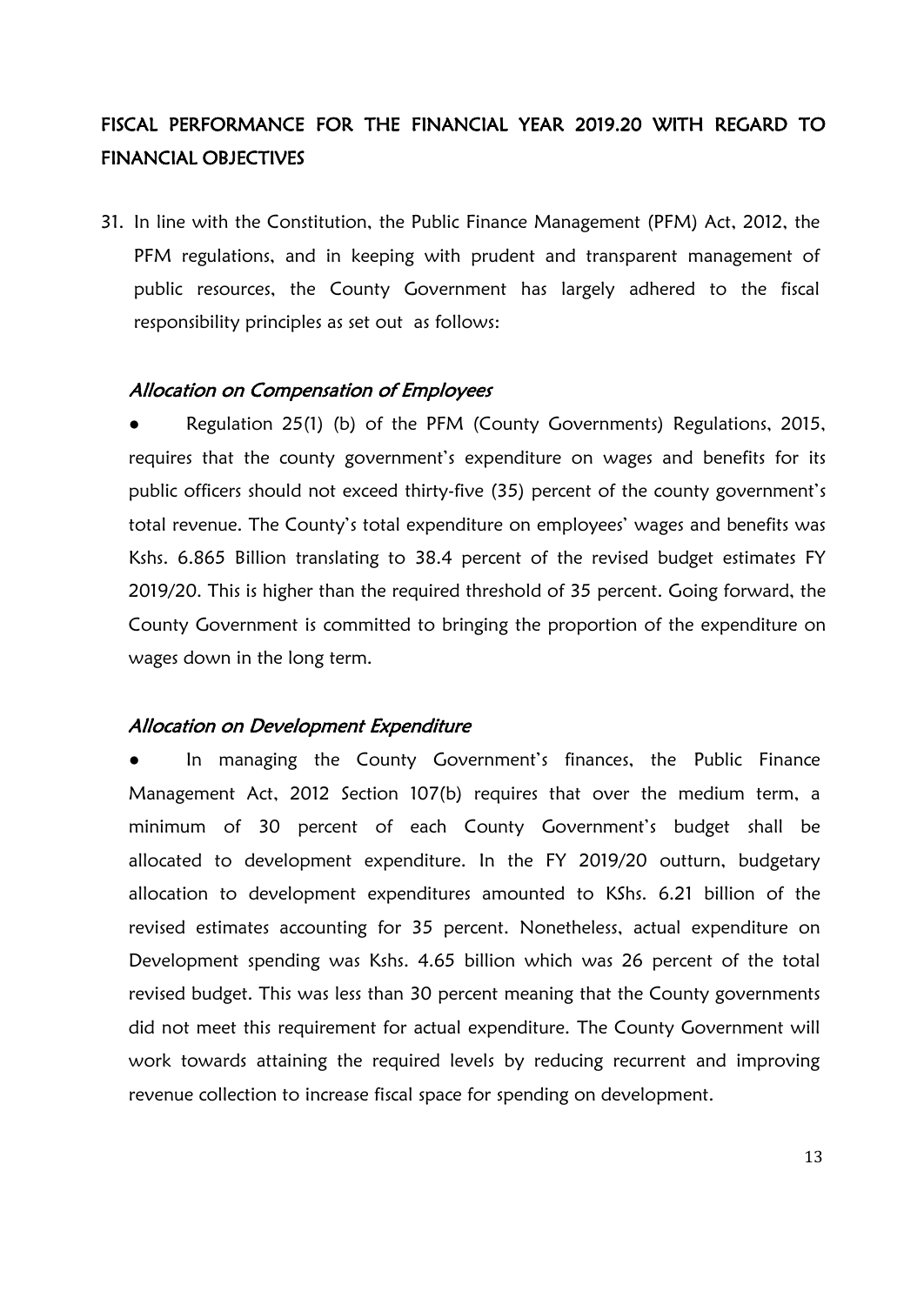### Recurrent Expenditure to total county revenue

On the principle of total recurrent not exceeding total revenue, the County Government's actual recurrent expenditure which was Kshs. 9.87 billion did not exceed the County Government's total revenue of Kshs. 17.86 billion hence the County has complied with the fiscal responsibility principle.

### Borrowing of funds

The County Government did not borrow any funds during the year to supplement budget financing.

### Degree of predictability on tax rates and tax bases

- On the principle of maintaining a reasonable degree of predictability with respect to the level of tax rates and tax bases, the County Government continues to carry out revenue reforms and amendments by revising its fees and charges through the proposed 2020 Finance bill.
- 32.The fiscal performance was generally satisfactory in both recurrent and development in the approved revised budget estimates.

### Fiscal Performance for the FY 2019/2020 in Relation to Financial Objectives

- 33.The performance in the FY 2019/20 affected the financial objectives set out in the 2019 County Fiscal Strategy Paper and the Budget for the FY 2019/20 in the following ways;
	- Revenue projections and expenditure were adjusted downward to reflect realistic revenue targets and to reduce the chances of generating pending bills at the end of the period.
	- Pending bills/carryovers from 2019/20 FY will be accommodated hence affecting Programs and projects initially projected for the period FY 2020/21.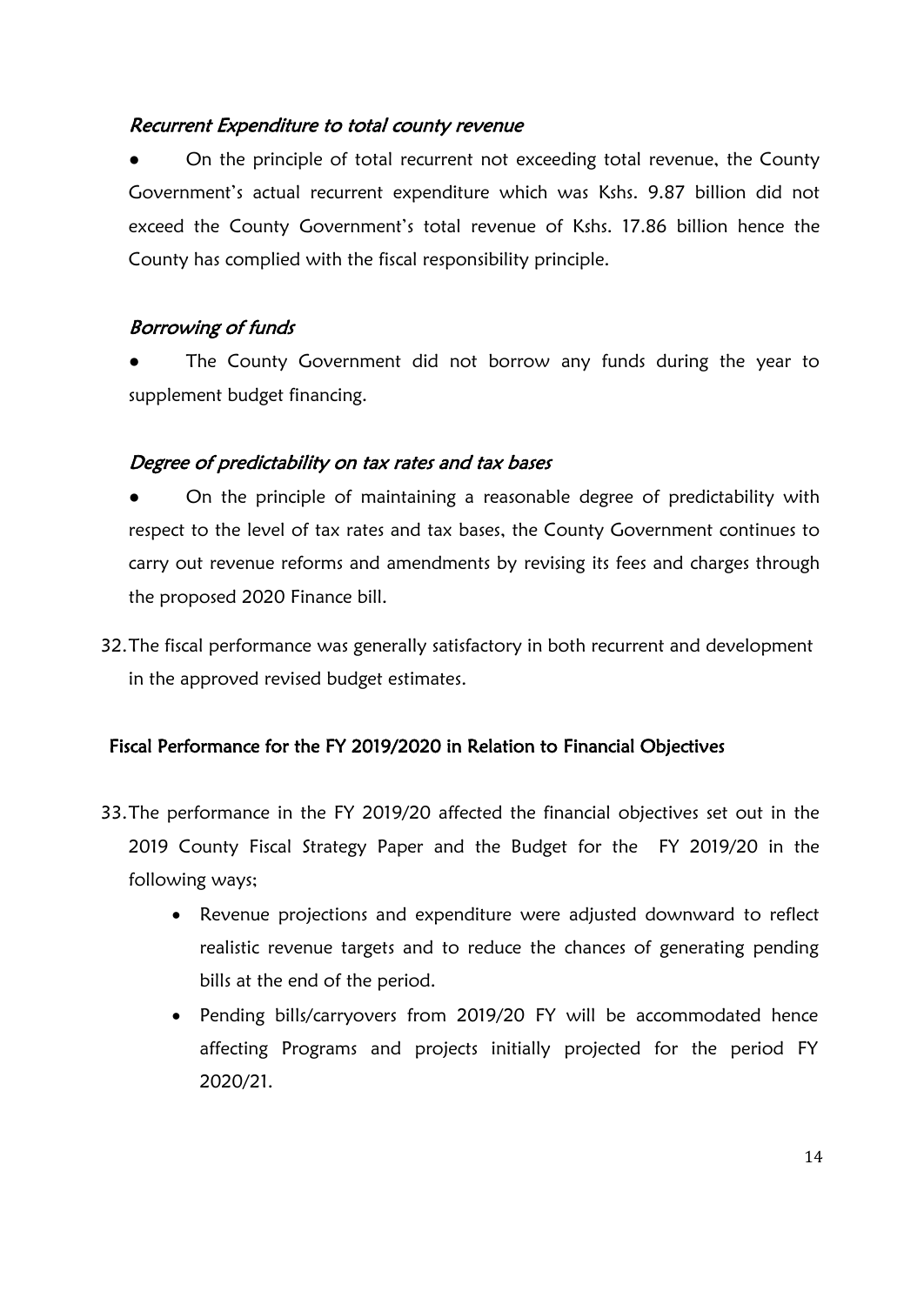- The base used to project expenditures in the FY 2020/21 and the medium term is affected as a result of unmet revenue targets.
- Taking into account the budget outturn for the FY 2019/20, appropriate revisions have been undertaken in the context of this CBROP.
- Consequently, the baseline ceilings for the formulation of 2021 CFSP will be lower than set out in the previous year.
- 34. As explained above, the main reasons for the deviations include: delayed release of exchequer, unmet own source of revenue and under-spending mostly in development
- 35. The County government will focus on the following in order to remedy these variances:-
	- Enhancing Own Source of Revenues collection capacity.
	- Exploring legal options to capping County OSR growth estimates, based on previous performance
	- Reforms to improve public resources utilization and budget execution.
	- Capitalizing in County infrastructure and social welfare services in order to unlock the county's potential and improve competitiveness.
	- Strengthening capacity-building in public financial management to ensure good governance and effective service delivery.
	- Implementing development budget as approved.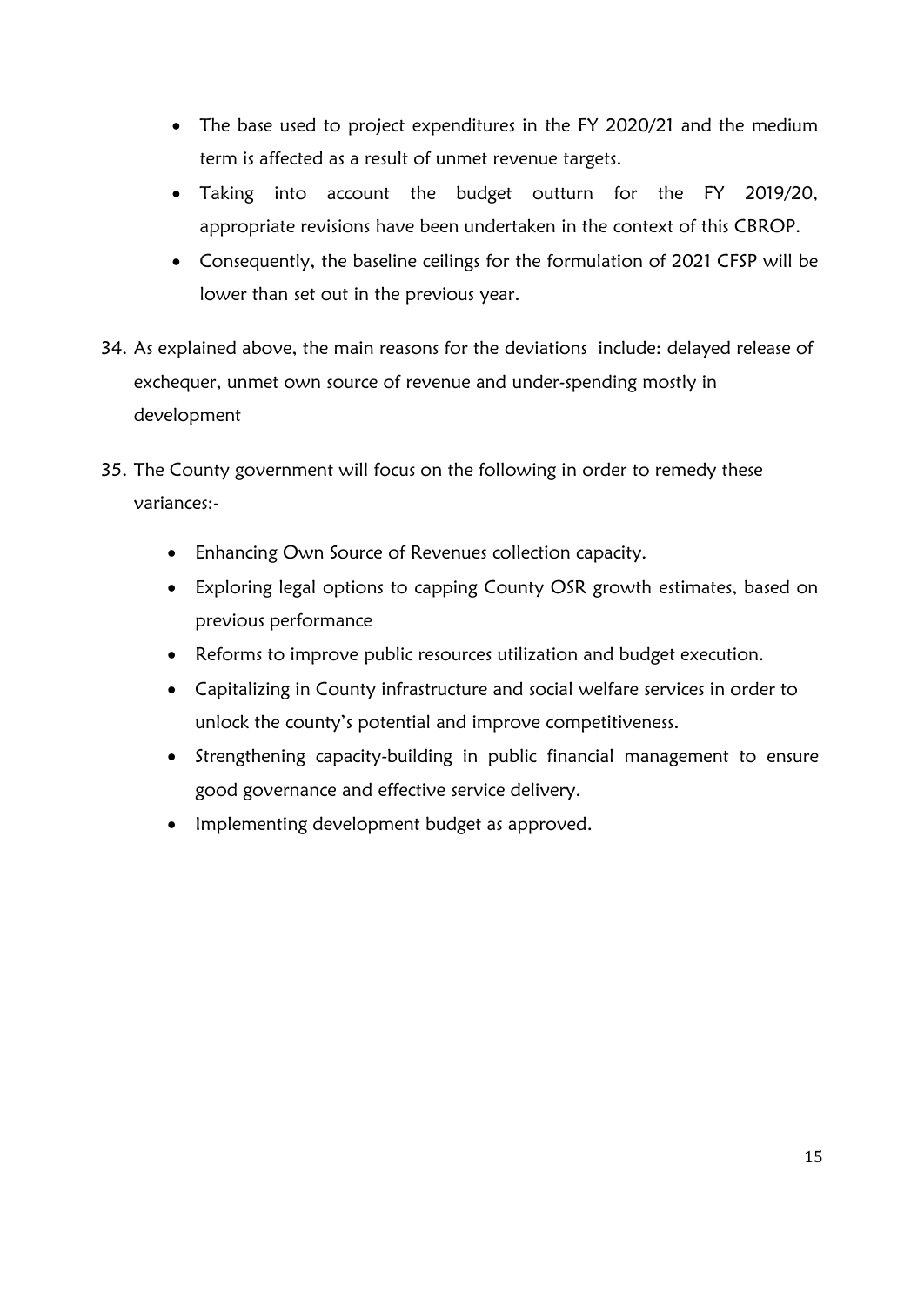#### <span id="page-24-0"></span>III. RECENT ECONOMIC DEVELOPMENTS IN KENYA'S ECONOMY AND OUTLOOK

- 36. The County performance has been depending largely on the Country's economic performance and formulation and implementation of sound and prudent policies. Like most economies all over the world in recent times, performance of Kenya's economy in 2020 will largely be determined by how long life and economic activities are going to be disrupted by the Coronavirus disease (Covid-19). Most of the economic activities have been slowed down by restrictions resulting from containment and cessation of sections of the population, the nationwide curfew and stoppage of international passenger travel.
- 37. Kenya's economic growth rate is estimated to decline to 5.4 percent growth in 2019 from 6.3 percent growth in 2018. The growth was spread across all sectors of the economy but was more pronounced in service-oriented sectors. The decline is attributed to Covid-19 and associated containment measures that weighed heavily on domestic and foreign demand.
- 38. The Agriculture, Forestry and Fishing sector accounted for a sizable proportion of the slowdown, from 6.0 per cent growth in 2018 to 3.6 per cent in 2019. The slowdown resulted due to mixed weather phenomenon characterized by drought during the first half of the year, followed by high rainfall in the second half of the year. This culminated in reduced production of selected crops and pasture for livestock. Agriculture production was also affected by the second locust invasion.
- 39. The economy remains one of the most attractive business environments in Africa. The Country is ranked favorably in the ease of doing business and as a top investment destination. According to the World Bank's Doing Business Report 2020, Kenya's ranking improved by 5 positions from 61 out of 190 economies in 2019 to 56 in 2020 but the ranking in Africa declined by one position from position 3 in the previous period to position 4 in 2020. The score improved by 2.9 from 70.3 out of 100 in 2019 to 73.2 in 2020 which was attributed to the improvement of 6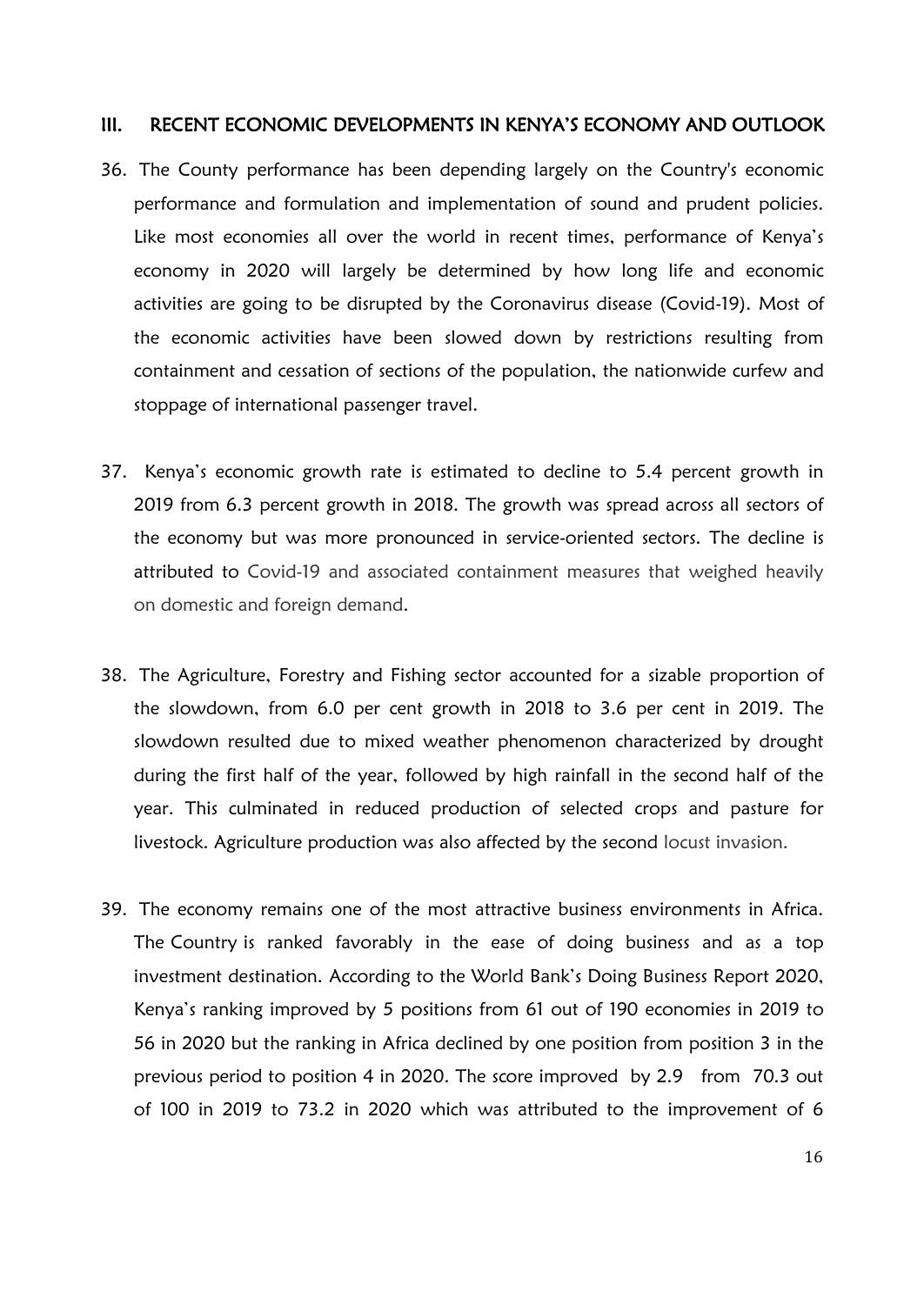among 11 areas of the life of a business. Additionally, the Country is recognized for the efforts made in implementing reforms attributable to good leadership and coordination between agencies.

- 40. As a result of prudent monetary and fiscal policies, the annual inflation rate has remained within the Government target range of 5+/-2.5 percent in the period 2013 to 2020. The overall annual inflation rate decreased by 1.87 percent from 6.27 percent in July 2019 to 4.4 percent in July 2020. This was majorly as a result of considerable declines in the prices of food & non-alcoholic beverages; housing & utilities; restaurants & hotels; furnishings & household equipment; and recreation & culture.
- 41. The overall Balance of Payments position improved from a surplus of KSh 103.4 billion in 2018 to a surplus of KSh 106.4 billion in 2019, on account of a build-up in official reserves. The current account balance worsened to a deficit of KSh 567.0 billion in 2019 from a deficit of KSh 511.3 billion in 2018. The financial account net inflows declined by 3.9 percent from a surplus of KSh 662.0 billion in 2018 to a surplus of KSh 636.3 billion in 2019. This was mainly occasioned by declines in net inflows of direct investment and other investment liabilities.
- 42. The Kenyan Shilling depreciated against all major trading currencies in July 2020. The shilling weakened against the US dollar, Sterling Pound, Euro and Japanese yen with the exchange rate standing at 107.27, 135.30, 122.52 and 100.34 respectively in July 2020 as compared to 103.16, 128.92, 115.83 and 97.12 respectively in July 2019.The depreciation of the shilling was attributed to increased demand for import and excess liquidity in the money market.
- 43. Short-term interest rates have remained fairly low and stable. The Central Bank rate decreased from 9.0 percent in July 2019 to 7.0 percent in 2020. The decision was aimed at boosting growth and stimulating higher private-sector lending, especially the Small and Medium Enterprises distressed by Covid-19 pandemic. The interbank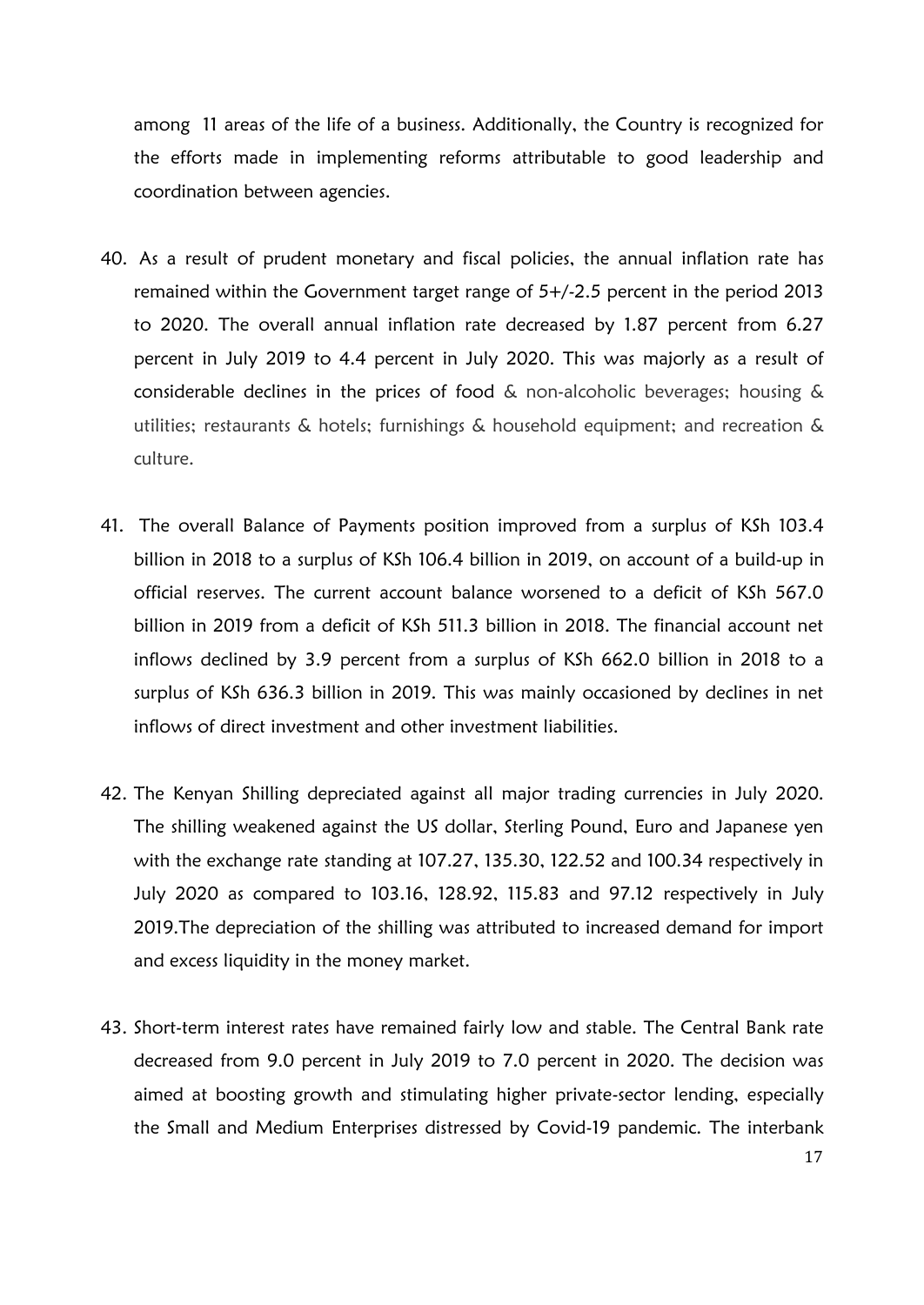rate remained low at 2.12 percent in July 2020 from 2.28 percent in July 2019 in line with the easing of the monetary policy and ample liquidity in the money market. Growth this year should be fueled by the ongoing economic recovery package aimed at improving household incomes and recovery in the agricultural sector, completion of key infrastructure projects, and a focus on investment in sectors prioritized by the government's "Big Four" agenda.

- 44. The average yield rate for the 91-day Treasury bills, which is a benchmark for the general trend of interest rates dropped by 0.16 percent from 6.4 percent in August 2019 to 6.24 percent in July 2020. Activity in the capital market slowed down with equity share prices declining as shown by the NSE 20 Share Index, which stood at 2,628 points by end July 2019 compared to 1,804 points by end July 2020. The total value of NSE shares traded increased by 17.6 percent from KSh 11.45 billion in July 2019 to KSh 13.47 billion in July 2020.
- 45. On the expenditure side, the County Government of Kiambu will continue with rationalization of expenditure to improve efficiency and reduce wastage. Expenditure management will be strengthened with implementation of all modules of the Integrated Financial Management Information System (IFMIS) across Departments. The County will further continue reorienting expenditure towards priority programmes.
- 46. With respect to revenue, the County Government will maintain a strong revenue effort of revenue growth over the medium term. Measures to achieve this effort include use of Unstructured Supplementary Service Data (USSD) application for self service revenue payment, rationalize existing fees and charges incentives, mapping revenue sources and enforcement to encourage compliance.
- 47. The County Government of Kiambu made an effort to achieve a broad-based expansion touching in all sectors of the economy. Emphasis was given to key sectors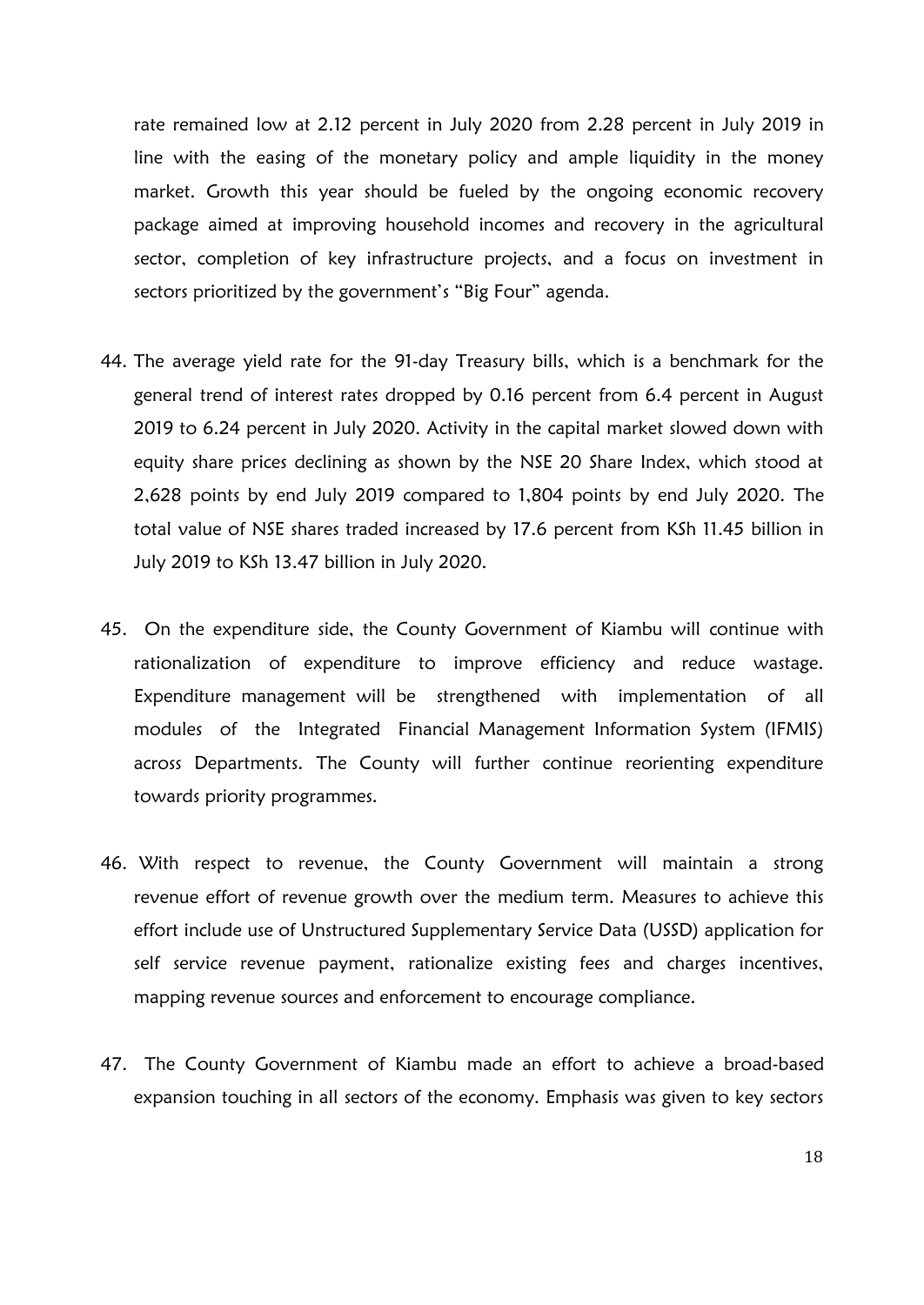of agricultural development, health, tourism and supportive services such as infrastructural investment, information communication and technology.

48. Going forward, the County Government will continue to invest in sectors implementing the Big Four Agenda. Food nutrition and security, upgrading and expansion of health, housing, road and water infrastructure will be prioritized. The County Government will further continue to invest in socio-economic sectors of education and social protection with an aim of controlling and eventually eliminating Covid-19 pandemic thus cushioning residents from adverse effects resulting from the pandemic.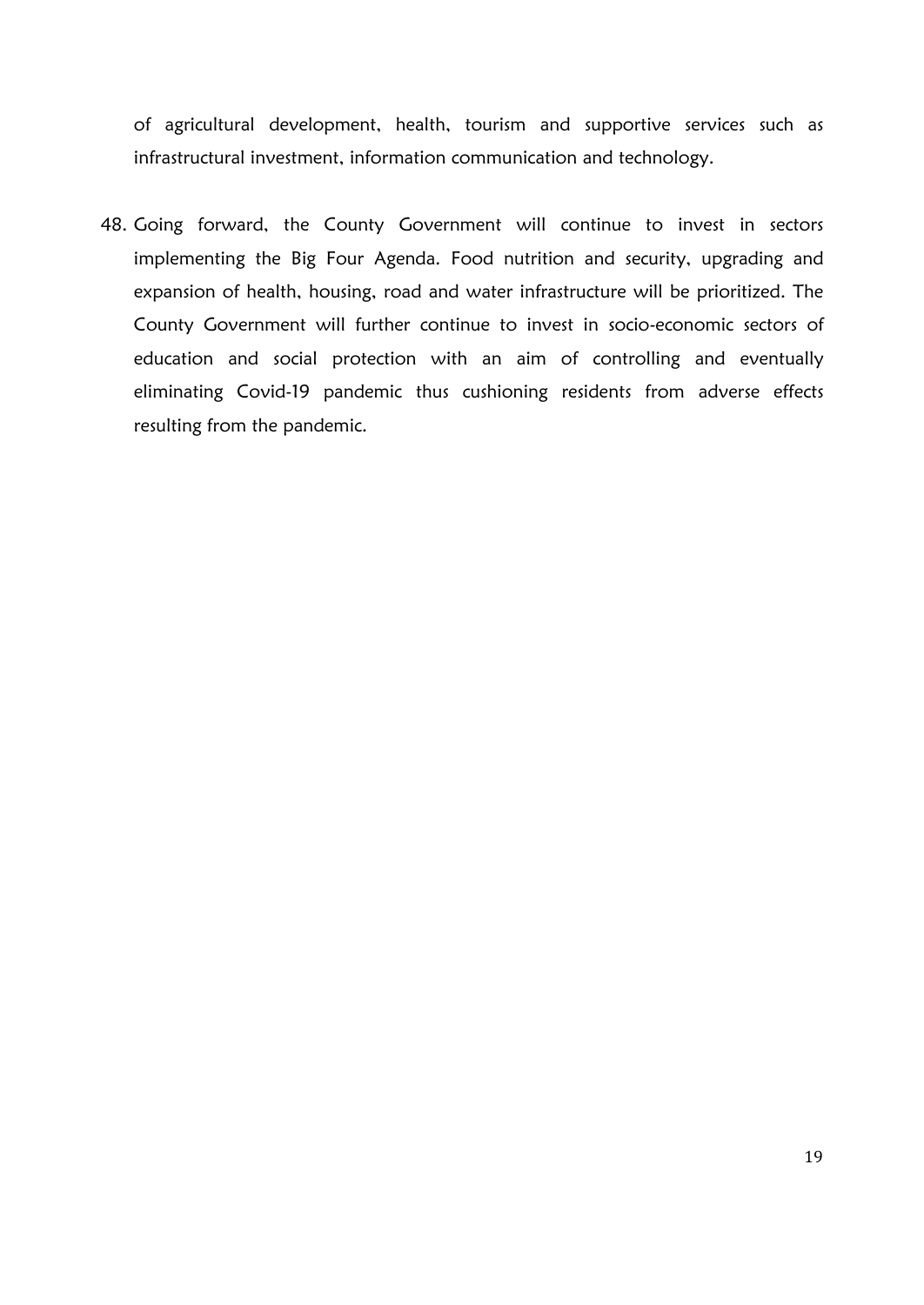#### <span id="page-28-0"></span>IV. IMPLEMENTATION OF THE FY 2020/2021 BUDGET

- 49. The County's FY 2020/2021 Approved Budget is Kshs.16,684,832,798 consisting of Kshs.11,048,293,356 (66.2 per cent) and Kshs. 5,636,539,442 (33.8 per cent) allocation for recurrent and development expenditure respectively. To finance the budget, the County expects to receive Kshs. 9,843,150,000 (59 per cent) as equitable share of revenue raised nationally, Kshs.3,172,128,015 (19 percent) as total conditional grants, and generate Kshs.3,669,554,783 (22 per cent) from ownsources of revenue.
- 50. The revenue collection for the FY 2020/2021 has started on a slow pace owing to the post covid effects on the economy. However, as the curve starts to flatten it is expected to pick up in the course of the financial year. Total Revenue available to the county as at 31st August 2019 was Kshs. 1,676,918,512 which comprised Own Source of revenue of Kshs. 228,391,422 and the unspent balances carried forward from FY 2019/2020 amounted to Kshs. 491,381,798 and June 2020 exchequer from equitable share of Kshs. 811,126,200. The County had nil receipts from the National Government. This was attributed to delay in passing of Division of Revenue Bill 2020.
- 51. Total expenditure as at 31st August 2020 was Kshs. 1,457,072,920 as compared to Kshs. 1,534,128,278 absorbed the same period last financial year on 31st August 2019. This comprised Kes. 1,247,195,878 and Kes. 209,877,042 being recurrent and development expenditure respectively. The low absorption has been occasioned by delayed disbursement of revenues from the National Government (NG). The absorption rate is expected to rise in the coming months as revenue flows both from the National Government and own sources picks up as well as payment from development projects become due.
- 52. Spending on non-discretionary expenditures like personnel emoluments will be given first priority. Development expenditures are therefore considered after settling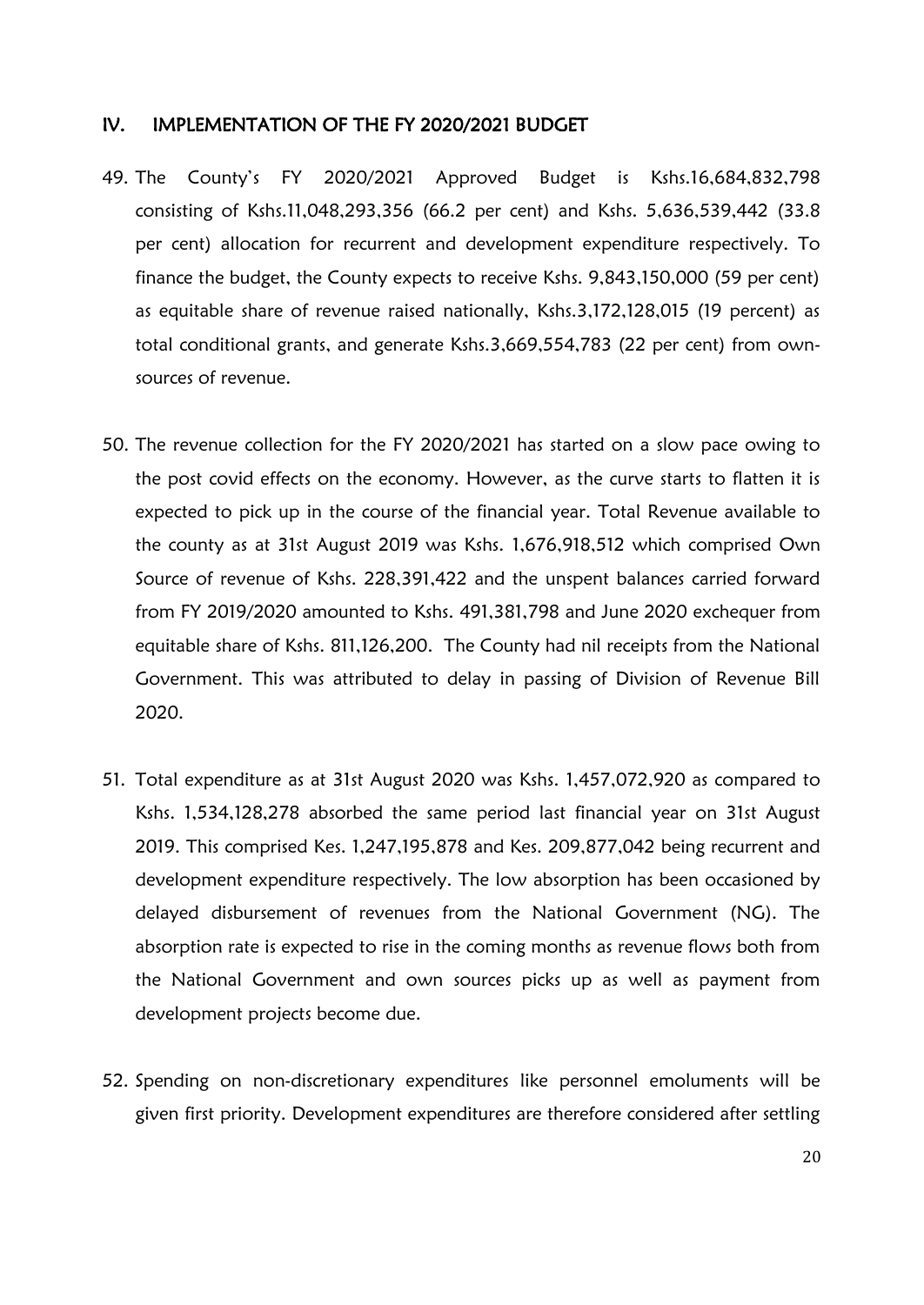these non-discretionary expenditures hence any delay in the release of funds or revenue flows will definitely have a negative impact on them.

53. The County will continue to enhance public finance management systems at all levels in order to increase efficiency; increased service delivery; seal leakages and increase productivity.

#### Adjustments to the FY 2020/2021 Budget

- 54. The underperformance in revenue collection in the FY 2019/2020 and delay of release of equitable share as provided in 2019 CARA has implications on the financial objectives outlined in the 2020 CFSP and the 2020/2021 Budget. In particular, the baseline for projecting revenue and expenditures for the FY 2020/2021 and the medium term has changed given the outcome of FY 2019/2020 and the first two months of FY 2020/21.
- 55. In light of these new developments, Revenue for FY 2020/2021 will be revised to take into account June 2020 exchequer late release and unspent balances of 2019/2020 FY. Similarly, Own Source of Revenue will be adjusted downward given the underperformance of OSR in the 2019/2020 financial year. The adjustments are contained in the proposed 2020 Finance Bill.
- 56. In light of the above adjustments in revenue projections for the 2020/2021 Financial Year, Expenditure projections for FY 2020/2021 will also be revised to accommodate the revenue adjustment through trade-offs and reallocations of existing budgetary provisions supported by austerity measures instituted on less productive areas of spending across the County Government.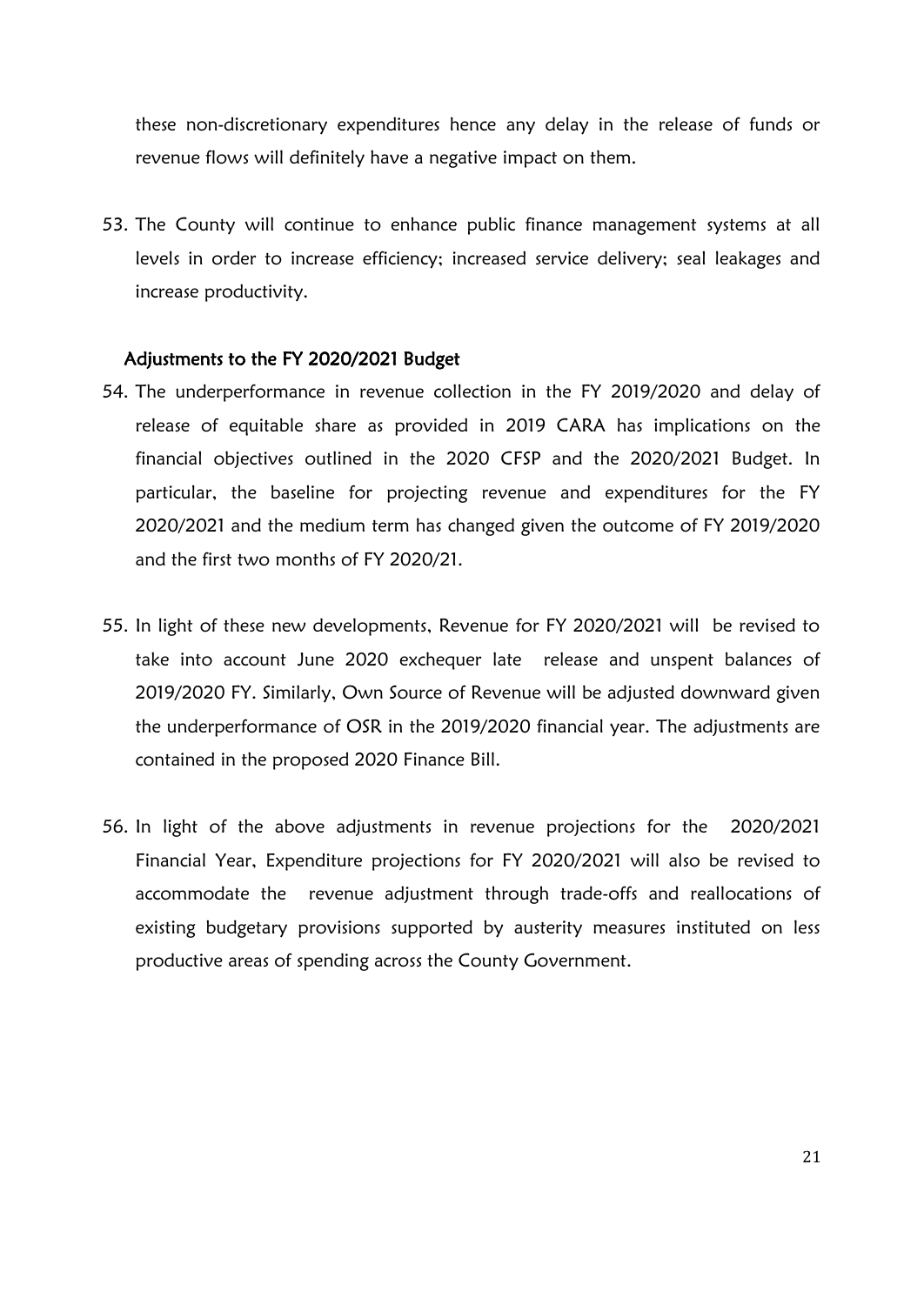#### RISKS TO THE 2020/2021 BUDGET IMPLEMENTATION

57. Given the fiscal performance in the FY 2019/2020 and the updated macroeconomic outlook for the FY 2020/2021, some of the inherent risks to the FY 2020/2021 budget framework includes;

#### i. Projected Own Source Of Revenue Shortfalls

- 58. The main fiscal risk that is likely to be faced by the county government is the shortfall in local revenue flows. Missed revenue targets from internal sources have continued to face challenges that must be progressively mitigated in order to achieve county development goals. For instance revenues from land rates have continued to be below expectation due to noncompliance by the land owners. The implementation of the new valuation roll has experienced several challenges and therefore the county has continued to use outdated valuation rolls to collect land rate revenues. Handling of cash by officers has led to loss of revenue in some instances.
- 59. The County has started initiating mitigation measures guided by a revenue enhancement report that has been compiled. The County is deliberating on appointment of agents through contractual agreement that ensures they are committed to collect revenue on behalf of the county. In September 2020 the county adopted a cashless system which will enhance better reconciliation and reduce loss of funds. In addition, the administration of revenue collection is being monitored by several officers to ensure proper coordination. Further, the County intends to recruit disciplined personnel officers to work under enforcement unit.

#### ii. Pending Bills

- 60. The issue of Pending debts/bills continues to be a major fiscal challenge facing the County government having inherited a huge debt from the defunct local authorities. The huge pending bills will continue to negatively affect the service delivery by the county government. To mitigate this, the county should come up with a payment plan of the pending bill and avoid commitment of expenditures outside the budget.
- iii. Wage Bill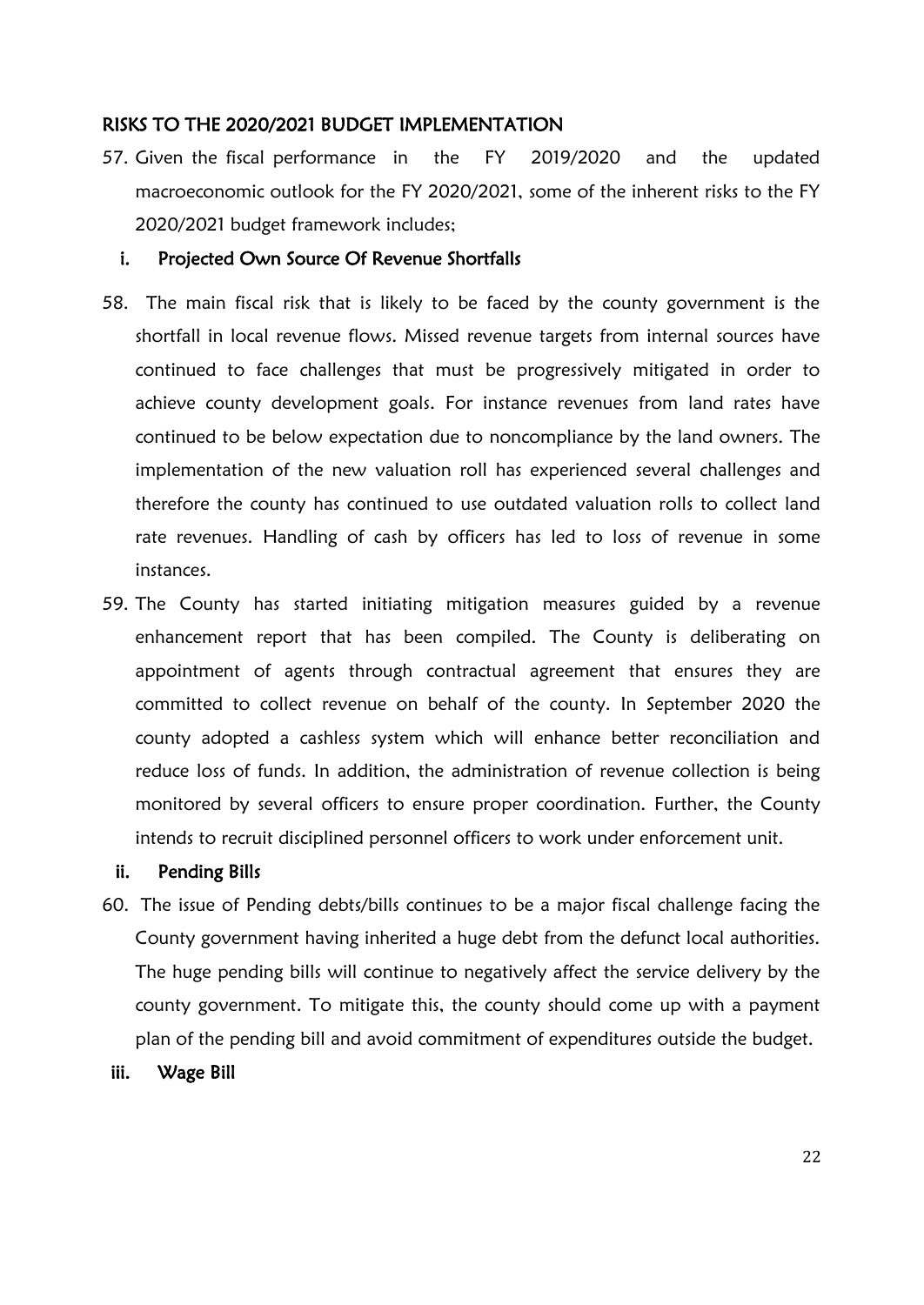61. The county has a huge wage bill which is way above the recommended 35 percent which has constrained budgetary allocations towards development.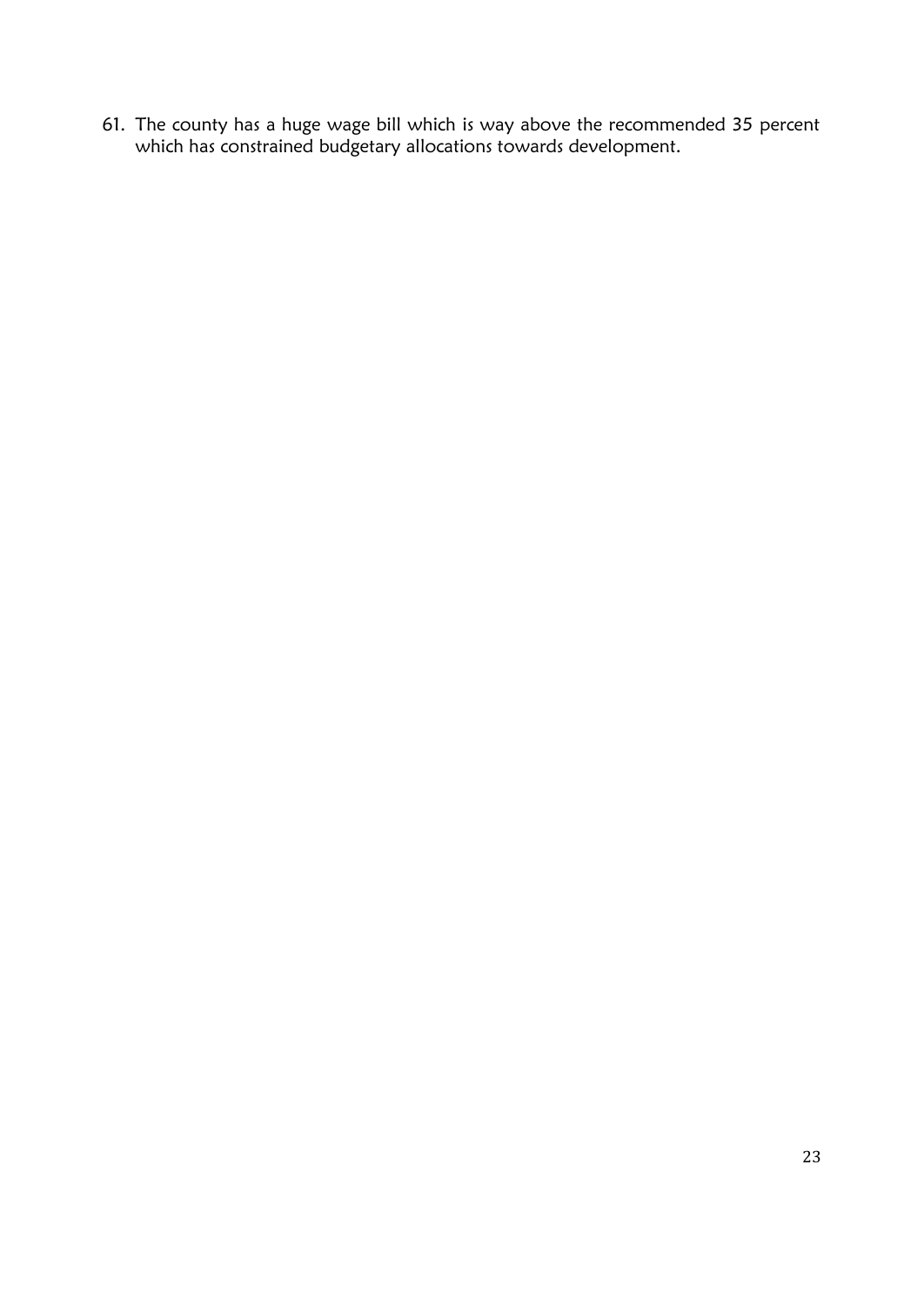#### <span id="page-32-0"></span>V. RESOURCE ALLOCATION FRAMEWORK

- 62. The Medium Term Fiscal Framework (MTFF) for the FY 2021/2022 emphasizes on efficiency and effectiveness of public spending and improving revenue collection to ensure provision of core services, stimulate and sustain economic activities, mitigate the adverse impact of COVID-19 pandemic on the economy and achieve economic recovery for the people of Kiambu County. Resource allocation and priority expenditure in the 2021/2022 financial year and the medium term will be guided by the following policy documents;
	- i. County Integrated Development Plan (2018-2022)
	- Ii. County Annual Development Plan (2021-2022)
	- iii. Ongoing projects
	- iv. Emerging priorities
	- v. Public Finance Management Act, 2012
	- Vi. Medium Term Plan III (2018-2022).

#### <span id="page-32-1"></span>VI. FY 2021/2022 BUDGET FRAMEWORK

#### Revenue Projections

63. The FY 2021/2022 resource envelope is projected at Kshs. 15.752 billion Constituting: Kshs. 3.206 billion Own Source Revenue and Kshs. 12.545 billion from the National Government. The County will continue to periodically review the revenue administration policies to enhance performance on County's own source revenue. These figures are indicative and will be firmed up in the 2021 CFSP.

#### Expenditure Projections

- 60. The overall projected budgetary expenditure for FY 2021/2022 is Kshs. 15.752billion. This is projected to increase to Kshs. 16.622 billion in the FY 2022/2023 and further to Kshs. 17.620 billion in the FY 2023/24.
- 61. The recurrent expenditure is expected to increase from Kshs. 11.028 billion in the FY 2021/22 to Kshs. 11.690 billion in the FY 2022/2023, and further to Kshs. 12.391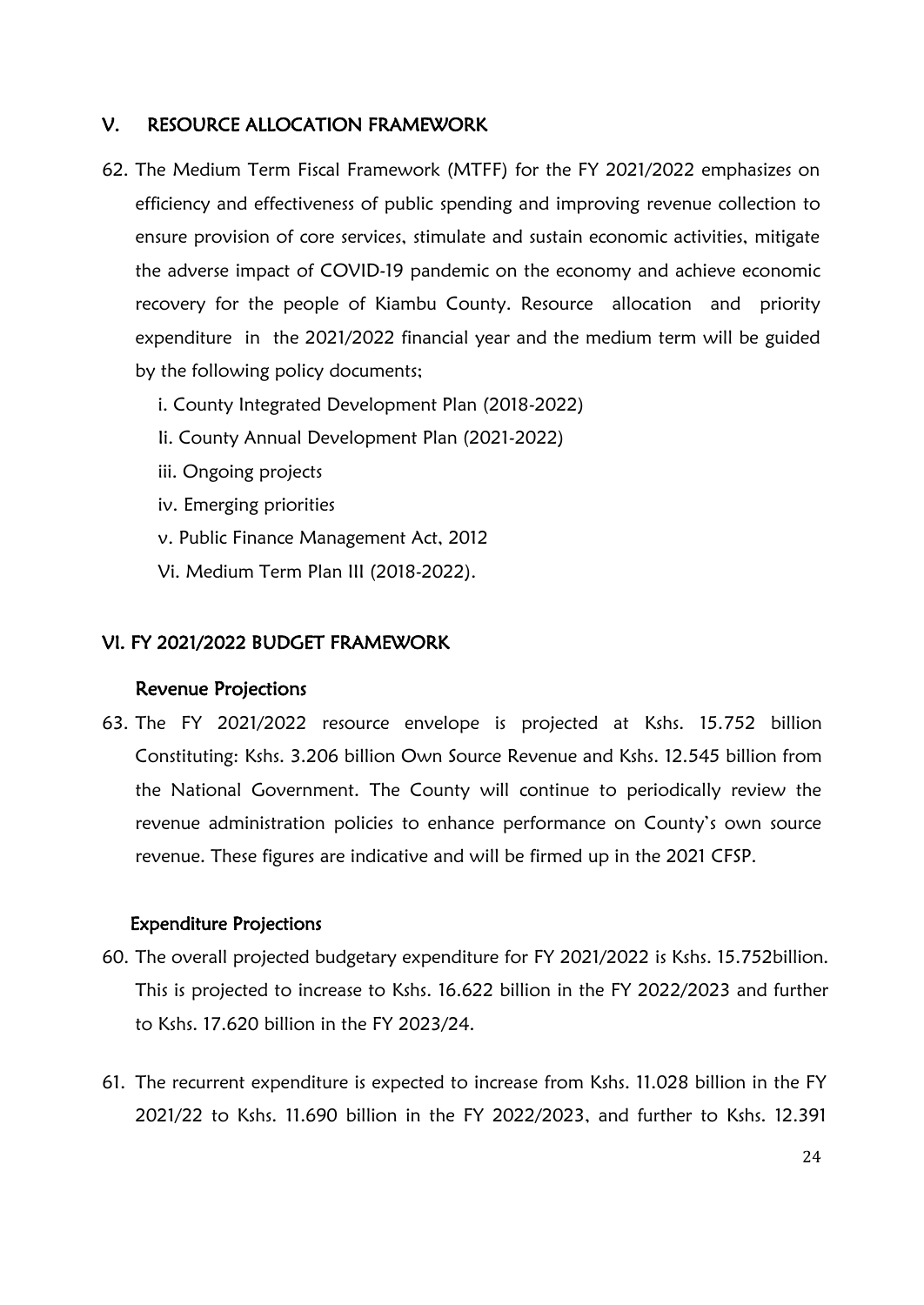billion in FY 2023/2024. Similarly, the development expenditure is also expected to increase from Kshs.4.723 billion in FY 2021/2022 to Kshs. 4.933 billion and 5.229 billion in FY 2022/23 and FY 2023/24 respectively. More resources will be shifted to development to support critical infrastructure as the County realigns to meet the fiscal responsibility requirements.

#### <span id="page-33-0"></span>VII. CONCLUSION AND NEXT STEPS

- 62. The FY 2021/22 and the Medium Term Budget and Fiscal framework is being prepared against a backdrop of a slowdown in growth of the economy. The Covid-19 pandemic has led to contraction of the economy resulting in loss of livelihoods of the people. The County Government will therefore focus on empowerment of the people and revenue enhancement. The projections presented in this CBROP have further taken into account the expected recovery in the global economy and risks facing our economy.
- 63. Health, roads, water, physical Planning and Housing will be prioritized in allocating resources over the Medium term given the tight resource constraints amidst significant revenue shortfalls occasioned by the adverse effects of the Covid-19 Pandemic. To finance the identified key priority areas, mobilization of Own Source of Revenue through enhancement of revenue collection backed by an effective enforcement strategy.
- 64. The indicative departmental ceilings annexed herewith will guide the County Departments in preparation of the FY 2021/2022 budget. These ceilings will be firmed up in the 2021 CFSP. (Annex 2)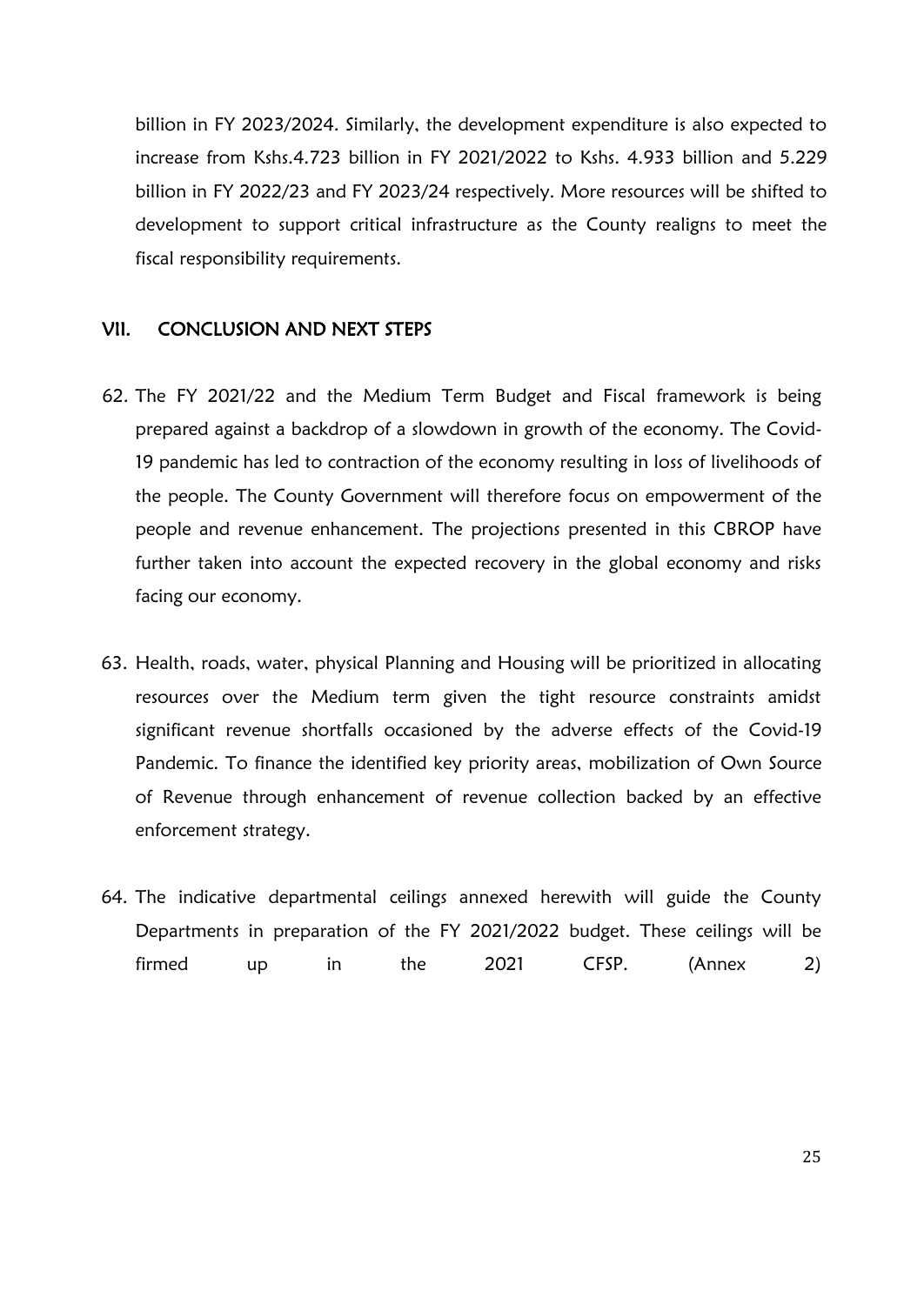# <span id="page-34-0"></span>Annex 1: Revenue Projections FY 2021-2022

| <b>Source Of Revenue</b>                                        | <b>Actual Revenue FY</b><br>2019/20 | <b>Revenue Projection</b><br>FY 2021/22 |
|-----------------------------------------------------------------|-------------------------------------|-----------------------------------------|
| Total grants from National Treasury & Development Partners      | 12,752,065,179                      | 12,545,736,552                          |
| <b>EQUITABLE SHARE</b>                                          | 8,620,573,800                       | 9,843,150,000                           |
| CONDITIONAL GRANT FROM NATIONAL GOVT SHARE OF<br><b>REVENUE</b> | 1,188,353,665                       | 1,150,447,494                           |
| Level 5                                                         | 538,716,763                         | 538,716,763                             |
| Fuel Levy                                                       | 267,725,062                         | 293,374,561                             |
| Youth Polytechnic                                               | 55,113,298                          | 61,984,894                              |
| User Fee Fore Gone                                              | 34,671,542                          | 34,671,542                              |
| Leasing of Medical Equipment                                    |                                     | 55,113,298                              |
| <b>COVID Health Allowances</b>                                  | 106,635,000                         | 131,914,894                             |
| Covid-19 grant                                                  | 185,492,000                         | 34,671,542                              |
| <b>CONDITIONAL GRANT FROM DEV'T PARTNERS</b>                    | 1,748,385,911                       | 357,387,255                             |
| <b>THSUCP</b>                                                   | 80,079,440                          | 49,790,789                              |
| <b>NaGIRP</b>                                                   | 230,751,500                         | 222,340,320                             |
| KDSP-level 1                                                    | 30,000,000                          | 45000000                                |
| KUSP-UDG                                                        | 1,348,935,361                       |                                         |
| <b>DANIDA</b>                                                   | 38,367,500                          | 26,820,000                              |
| KDSP level2                                                     |                                     |                                         |
| KUSP-UIG                                                        | 8,800,000                           |                                         |
| ASDSP-Agriculture                                               | 11,452,110                          | 13,436,146                              |
| other Loans and grants Grants -MSF Belgium                      |                                     |                                         |
| <b>Unspent Balance</b>                                          | 1,194,751,803                       | 1,194,751,803                           |
| OWN SOURCE REVENUE STREAMS                                      |                                     |                                         |
| Agriculture Livestock & Fisheries Management Unit               | 7,630,549                           | 9,919,713                               |
| Physical Planning Management Unit                               | 497,407,107                         | 646,629,239                             |
| Business Permit Management Unit                                 | 185, 192, 395                       | 240,750,114                             |
| Cess Management Unit                                            | 95,050,081                          | 123,565,105                             |
| Education Culture ICT & Social Services Unit                    | 18,000                              | 23,400                                  |
| Health Services Management Unit                                 | 916,247,060                         | 1,191,121,177                           |
| Housing Management Unit                                         | 17,090,205                          | 22,217,267                              |
| Land Rates Management Unit                                      | 241,976,369                         | 314,569,280                             |
| Market Management Unit                                          | 33,359,712                          | 43,367,626                              |
| Others                                                          | 6,561,703                           | 8,530,214                               |
| Roads Transport Public Works Management Unit                    | 49,307,164                          | 64,099,313                              |
| Slaughterhouse Management Unit                                  | 36,865,578                          | 47,925,251                              |
| Trade Tourism Industry & Cooperatives Unit                      | 11,374,507                          | 14,786,859                              |
| Vehicle Parking Management Unit                                 | 230,746,433                         | 299,970,363                             |
| Water Environment & Natural Resources Mgt Unit                  | 48,308,462                          | 62,801,001                              |
| liquor management unit                                          | 89,120,787                          | 115,857,023                             |
| Total                                                           | 2,466,256,111                       | 3,206,132,944                           |
| <b>TOTAL REVENUE</b>                                            | 15,218,321,290                      | 15,751,869,496                          |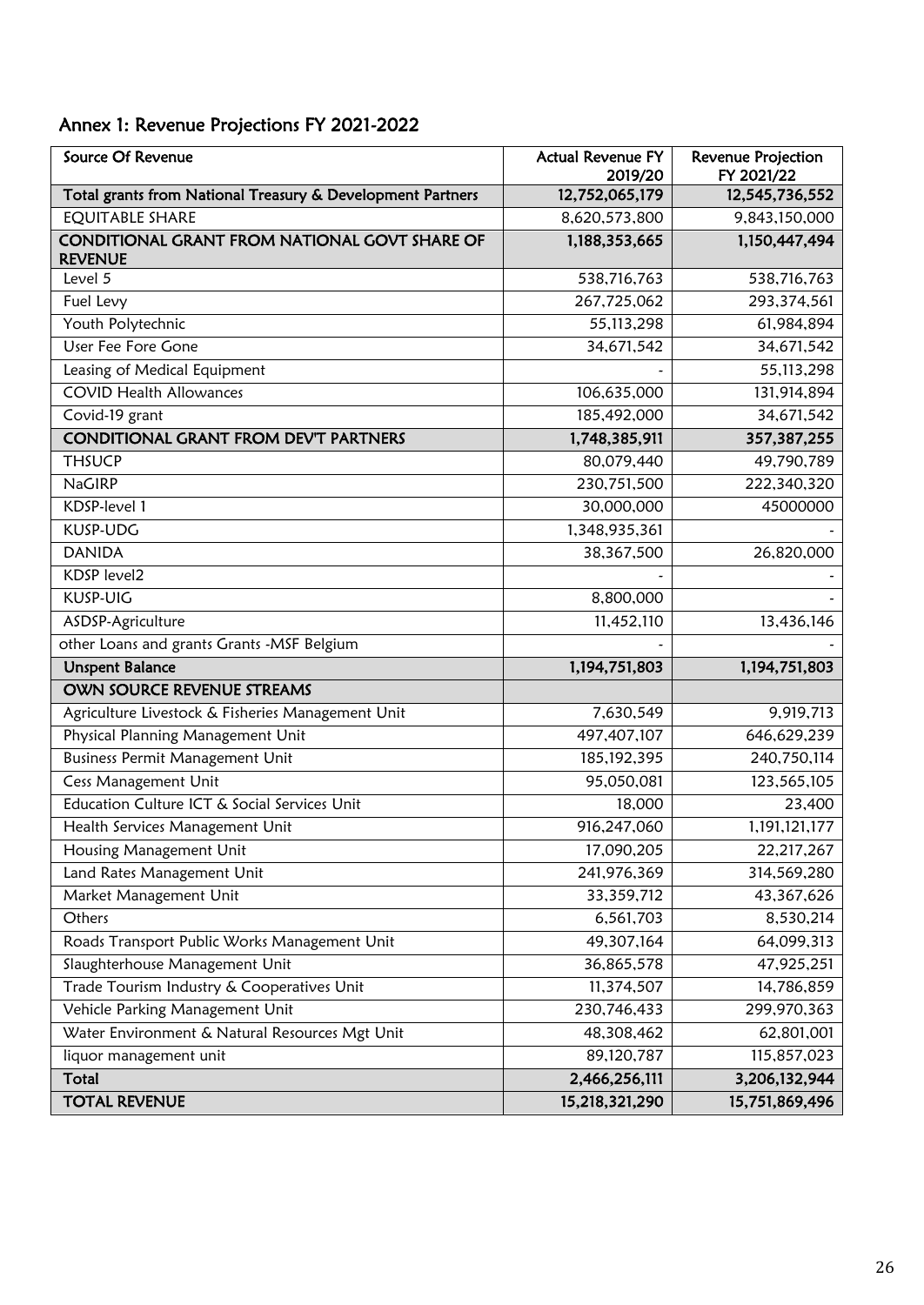# <span id="page-35-0"></span>Annex II: Medium Term Expenditure Framework 2021/22-2023/2024

|                                                  | Approved<br>Supplementary<br><b>Budget</b> | Approved<br>Printed<br><b>Estimates</b> | Projections    |                |                |
|--------------------------------------------------|--------------------------------------------|-----------------------------------------|----------------|----------------|----------------|
| Recurrent                                        | 2019/20                                    | 2020/21                                 | 2021/22        | 2022/23        | 2023/24        |
| County Assembly                                  | 1,160,723,535                              | 1,105,527,936                           | 1,085,527,936  | 1,150,659,612  | 1,219,699,189  |
| Executive                                        | 411,661,758                                | 373, 361, 105                           | 373, 361, 105  | 395,762,771    | 419,508,538    |
| County Public Service                            | 68,417,805                                 | 78,962,096                              | 78,962,096     | 83,699,822     | 88,721,811     |
| Finance & Econ. Planning                         | 1,755,093,555                              | 1,275,421,276                           | 1,275,421,276  | 1,351,946,553  | 1,433,063,346  |
| Admin.& Public Service                           | 751,131,546                                | 647,149,999                             | 647,149,999    | 685,978,999    | 727,137,739    |
| Agric., Livestock & Fisheries                    | 519,490,122                                | 500,799,803                             | 500,799,803    | 530,847,791    | 562,698,659    |
| Water, Environment & Natural<br>Resources        | 298,959,883                                | 342,371,300                             | 342,371,300    | 362,913,578    | 384,688,393    |
| Health Services                                  | 4,889,325,704                              | 4,913,592,705                           | 4,913,592,705  | 5,208,408,267  | 5,520,912,763  |
| Education, Culture, & Social Services            | 815,421,998                                | 883,296,202                             | 883,296,202    | 936,293,974    | 992,471,613    |
| Youth Affairs & Sports, ICT and<br>Communication | 178,011,302                                | 132,115,300                             | 132,115,300    | 140,042,218    | 148,444,751    |
| Lands, Physical Planning & Housing               | 234,571,527                                | 223,534,698                             | 223,534,698    | 236,946,780    | 251, 163, 587  |
| Trade, Industry, Tourism &<br>Cooperatives       | 135,944,538                                | 148,885,025                             | 148,885,025    | 157,818,127    | 167,287,214    |
| Roads, Transport & Public Works                  | 432,734,930                                | 423,275,910                             | 423,275,910    | 448,672,465    | 475,592,812    |
| <b>Total Recurrent</b>                           | 11,651,488,203                             | 11,048,293,355                          | 11,028,293,355 | 11,689,990,956 | 12,391,390,414 |
|                                                  |                                            | Development                             |                |                |                |
| County Assembly                                  | 34,000,000                                 | 70,000,000                              | 70,000,000     |                |                |
| County Executive                                 |                                            |                                         |                |                |                |
| County Public Service Board                      |                                            |                                         |                |                |                |
| Finance& Econ Planning                           | 408,757,298                                | 106,249,021                             | 70,000,000     | 74,200,000     | 78,652,000     |
| Admin & Public Services                          | 25,036,700                                 | 50,000,000                              | 80,500,000     | 85,330,000     | 90,449,800     |
| Agric, Livestock & Fisheries                     | 525, 317, 254                              | 435,776,466                             | 600,000,000    | 636,000,000    | 674,160,000    |
| Water, Environment & Natural<br>Resources        | 246,786,792                                | 204,944,735                             | 350,000,000    | 371,000,000    | 393,260,000    |
| <b>Health Services</b>                           | 950, 467, 562                              | 838,716,765                             | 985,000,000    | 1,044,100,000  | 1,106,746,000  |
| Education, Culture, & Social Services            | 160,436,013                                | 161,984,894                             | 200,000,000    | 212,000,000    | 224,720,000    |
| Youth Affairs & Sports, ICT and<br>Communication | 61,322,251                                 | 109,500,000                             | 220,000,000    | 233,200,000    | 247,192,000    |
| Lands, Physical Planning & Housing               | 1,939,892,200                              | 2,005,993,000                           | 250,000,000    | 265,000,000    | 280,900,000    |
| Trade, Industry, Tourism & Co-<br>operatives     | 232,090,702                                | 250,000,000                             | 325,000,000    | 344,500,000    | 365,170,000    |
| Roads, Transport & Public Works                  | 1,626,241,958                              | 1,403,374,561                           | 1,573,000,000  | 1,667,380,000  | 1,767,422,800  |
| <b>Total Development</b>                         | 6,210,348,730                              | 5,636,539,442                           | 4,723,500,000  | 4,932,710,000  | 5,228,672,600  |
| Totals                                           | 17,861,836,933                             | 16,684,832,797                          | 15,751,793,355 | 16,622,700,956 | 17,620,063,014 |